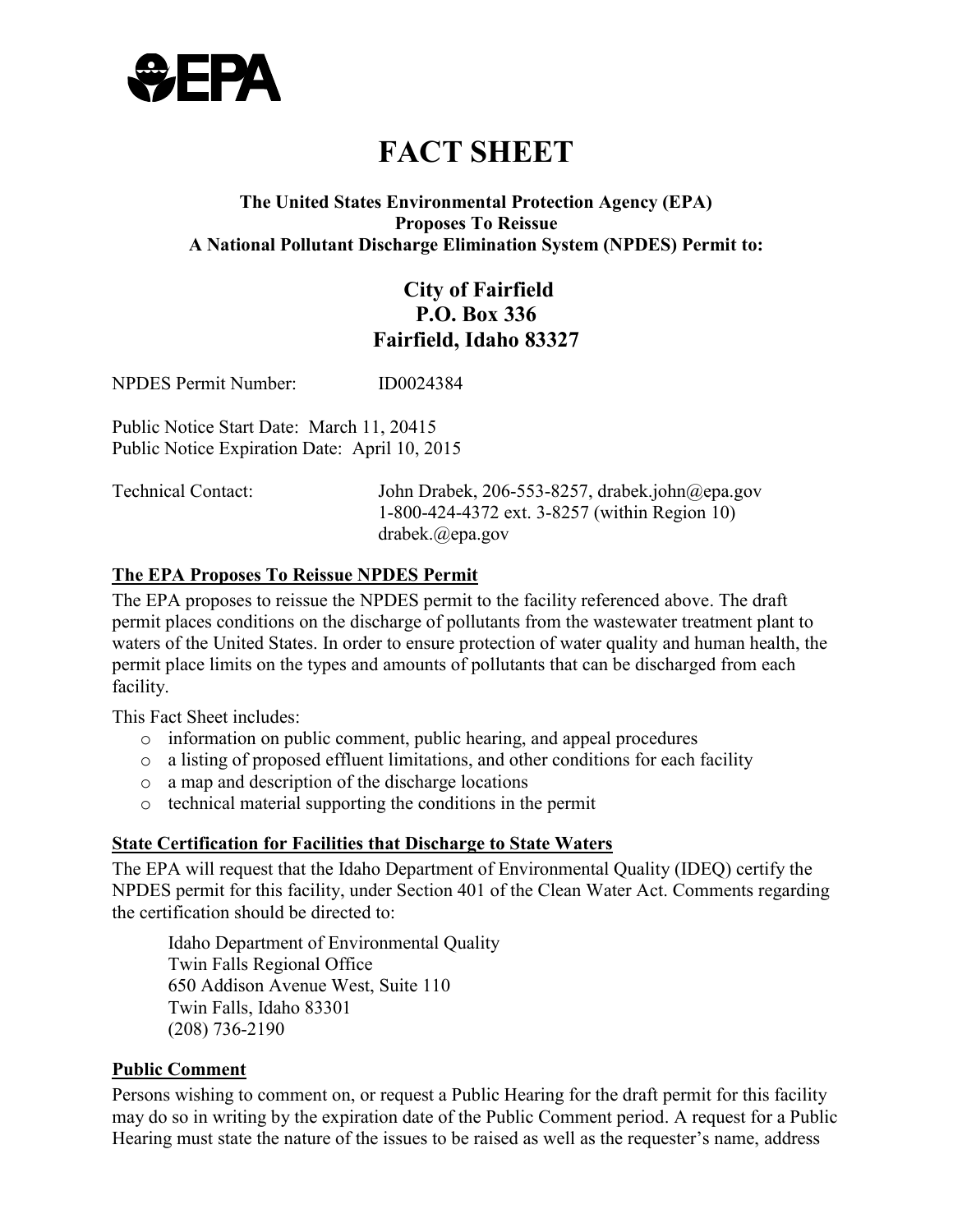and telephone number. All comments and requests for Public Hearings must be in writing and should be submitted to the EPA as described in the Public Comments Section of the attached Public Notice.

After the Public Notice expires, and all comments have been considered, the EPA's regional Director for the Office of Water and Watersheds will make a final decision regarding permit issuance. If no substantive comments are received, the tentative conditions in the draft permit will become final, and the permit will become effective upon issuance. If substantive comments are received, the EPA will address the comments and issue the permit. The permit will become effective no less than 30 days after the issuance date, unless an appeal is submitted to the Environmental Appeals Board within 30 days pursuant to 40 CFR 124.19.

#### **Documents are Available for Review.**

The draft NPDES permit and related documents can be reviewed or obtained by visiting or contacting the EPA's Regional Office in Seattle between 8:30 a.m. and 4:00 p.m., Monday through Friday at the address below. The draft permits, fact sheet, and other information can also be found by visiting the Region 10 NPDES website at "http://EPA.gov/r10earth/waterpermits.htm."

 (206) 553-0523 or United States Environmental Protection Agency Region 10 1200 Sixth Avenue, OWW-130 Seattle, Washington 98101 Toll Free 1-800-424-4372 (within Alaska, Idaho, Oregon and Washington)

The fact sheet and draft permits are also available at:

EPA Idaho Operations Office 950 W Bannock, Suite 900 Boise, ID 83702 208-378-5746

 IDEQ Idaho Department of Environmental Quality Twin Falls Regional Office 650 Addison Avenue West, Suite 110 Twin Falls, Idaho 83301 (208) 736-2190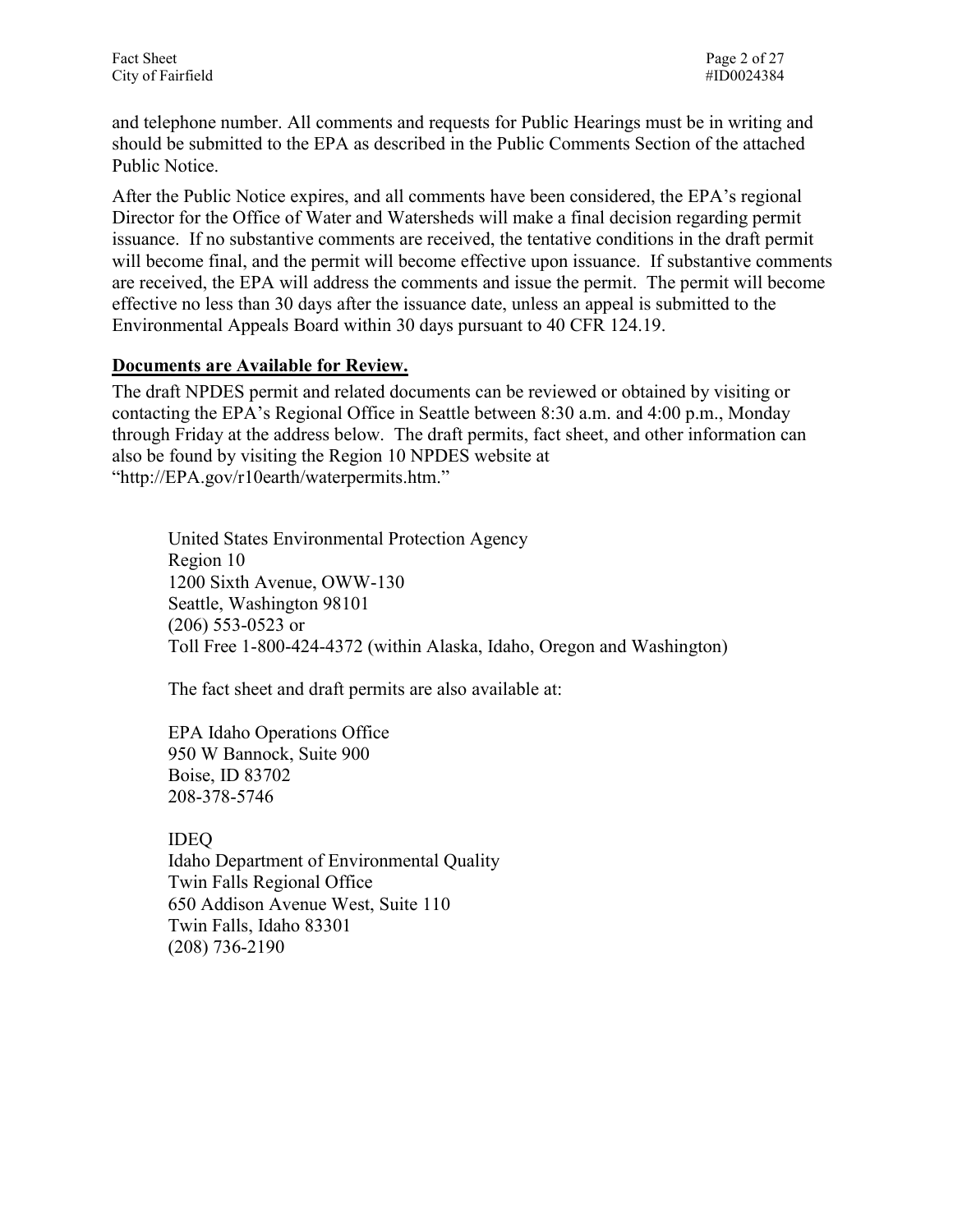# **TABLE OF CONTENTS**

| I.                                            |                                                                             |  |
|-----------------------------------------------|-----------------------------------------------------------------------------|--|
| A.<br><b>B.</b>                               |                                                                             |  |
| II.                                           |                                                                             |  |
| A.<br><b>B.</b>                               |                                                                             |  |
| Ш.                                            |                                                                             |  |
| A.<br><b>B.</b><br>$\mathbf{C}$ .             |                                                                             |  |
| IV.                                           |                                                                             |  |
| A.<br><b>B.</b>                               |                                                                             |  |
| V.                                            |                                                                             |  |
| A.<br><b>B.</b><br>$\mathbf{C}$ .             | Basis for Effluent and Surface Water Monitoring Requirements  12            |  |
| VI.                                           |                                                                             |  |
| VII.                                          |                                                                             |  |
| A.<br><b>B.</b><br>$\mathbf{C}$ .<br>D.<br>E. |                                                                             |  |
| VIII.                                         |                                                                             |  |
| A.<br><b>B.</b><br>$\mathbf{C}$ .<br>D.       |                                                                             |  |
| IX.                                           |                                                                             |  |
|                                               |                                                                             |  |
|                                               |                                                                             |  |
|                                               | Surface Water Criteria To Protect Aquatic Life Uses (IDAPA 58.01.02.250) 20 |  |
|                                               |                                                                             |  |
| A.<br><b>B.</b>                               |                                                                             |  |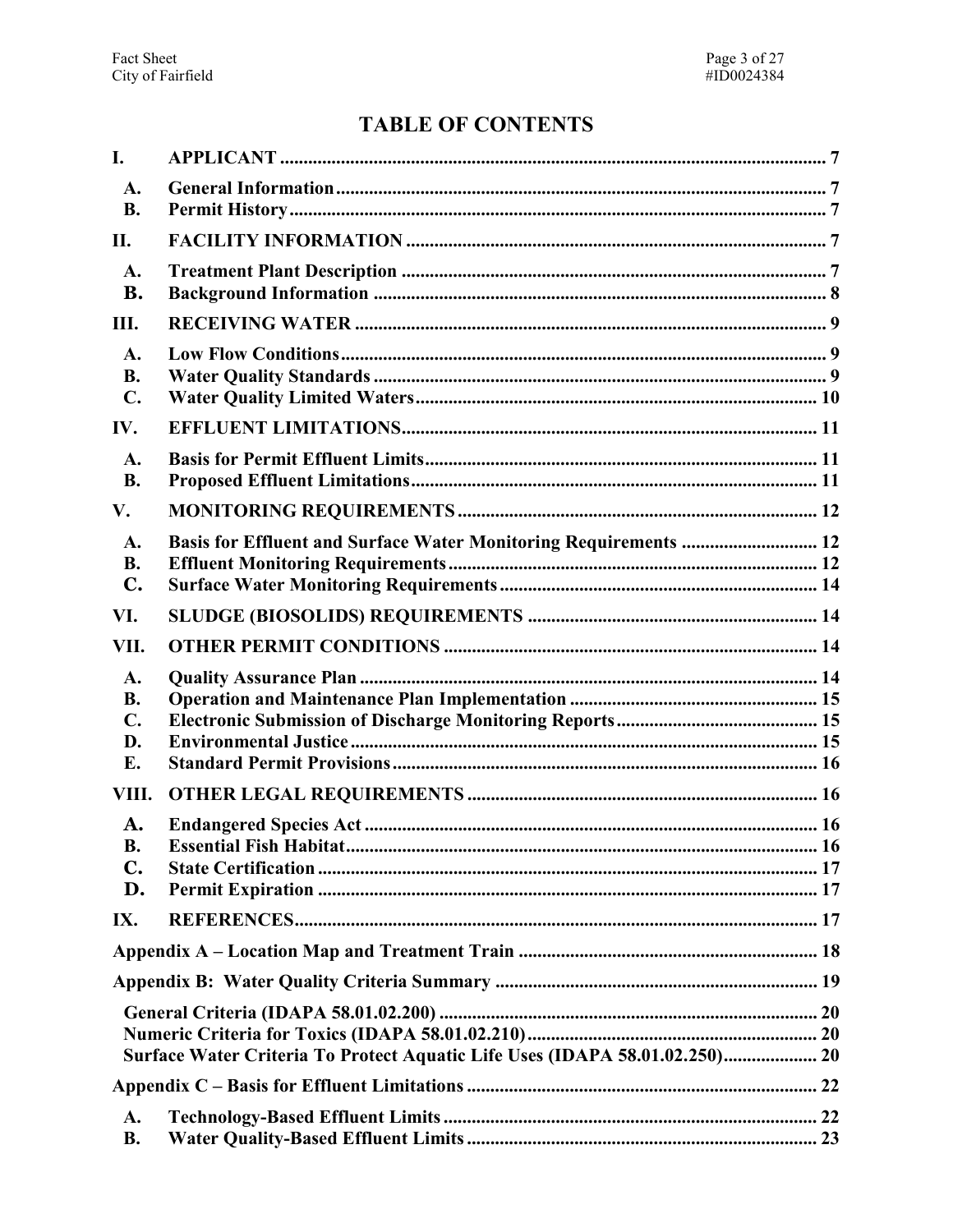| C. |  |
|----|--|
|    |  |

## **Acronyms**

| 1Q10              | 1 day, 10 year low flow                                                                                                                     |
|-------------------|---------------------------------------------------------------------------------------------------------------------------------------------|
| 7Q10              | 7 day, 10 year low flow                                                                                                                     |
| 30B3              | Biologically-based design flow intended to ensure an excursion frequency of less<br>than once every three years, for a 30-day average flow. |
| 30Q10             | 30 day, 10 year low flow                                                                                                                    |
| <b>ACR</b>        | Acute-to-Chronic Ratio                                                                                                                      |
| <b>AML</b>        | <b>Average Monthly Limit</b>                                                                                                                |
| <b>ASR</b>        | <b>Alternative State Requirement</b>                                                                                                        |
| <b>AWL</b>        | Average Weekly Limit                                                                                                                        |
| <b>BA</b>         | <b>Biological Assessment</b>                                                                                                                |
| <b>BAT</b>        | Best Available Technology economically achievable                                                                                           |
| <b>BCT</b>        | Best Conventional pollutant control Technology                                                                                              |
| BE                | <b>Biological Evaluation</b>                                                                                                                |
| BO or<br>BiOp     | <b>Biological Opinion</b>                                                                                                                   |
| BOD <sub>5</sub>  | Biochemical oxygen demand, five-day                                                                                                         |
| BOD <sub>5u</sub> | Biochemical oxygen demand, ultimate                                                                                                         |
| <b>BMP</b>        | <b>Best Management Practices</b>                                                                                                            |
| <b>BPT</b>        | <b>Best Practicable</b>                                                                                                                     |
| $\rm ^{\circ}C$   | Degrees Celsius                                                                                                                             |
| <b>CFR</b>        | Code of Federal Regulations                                                                                                                 |
| <b>CFS</b>        | Cubic Feet per Second                                                                                                                       |
| <b>COD</b>        | Chemical Oxygen Demand                                                                                                                      |
| <b>CSO</b>        | <b>Combined Sewer Overflow</b>                                                                                                              |
| <b>CV</b>         | Coefficient of Variation                                                                                                                    |
| <b>CWA</b>        | Clean Water Act                                                                                                                             |
| <b>DMR</b>        | <b>Discharge Monitoring Report</b>                                                                                                          |
| D <sub>O</sub>    | Dissolved oxygen                                                                                                                            |
| EA                | <b>Environmental Assessment</b>                                                                                                             |
| <b>EFH</b>        | <b>Essential Fish Habitat</b>                                                                                                               |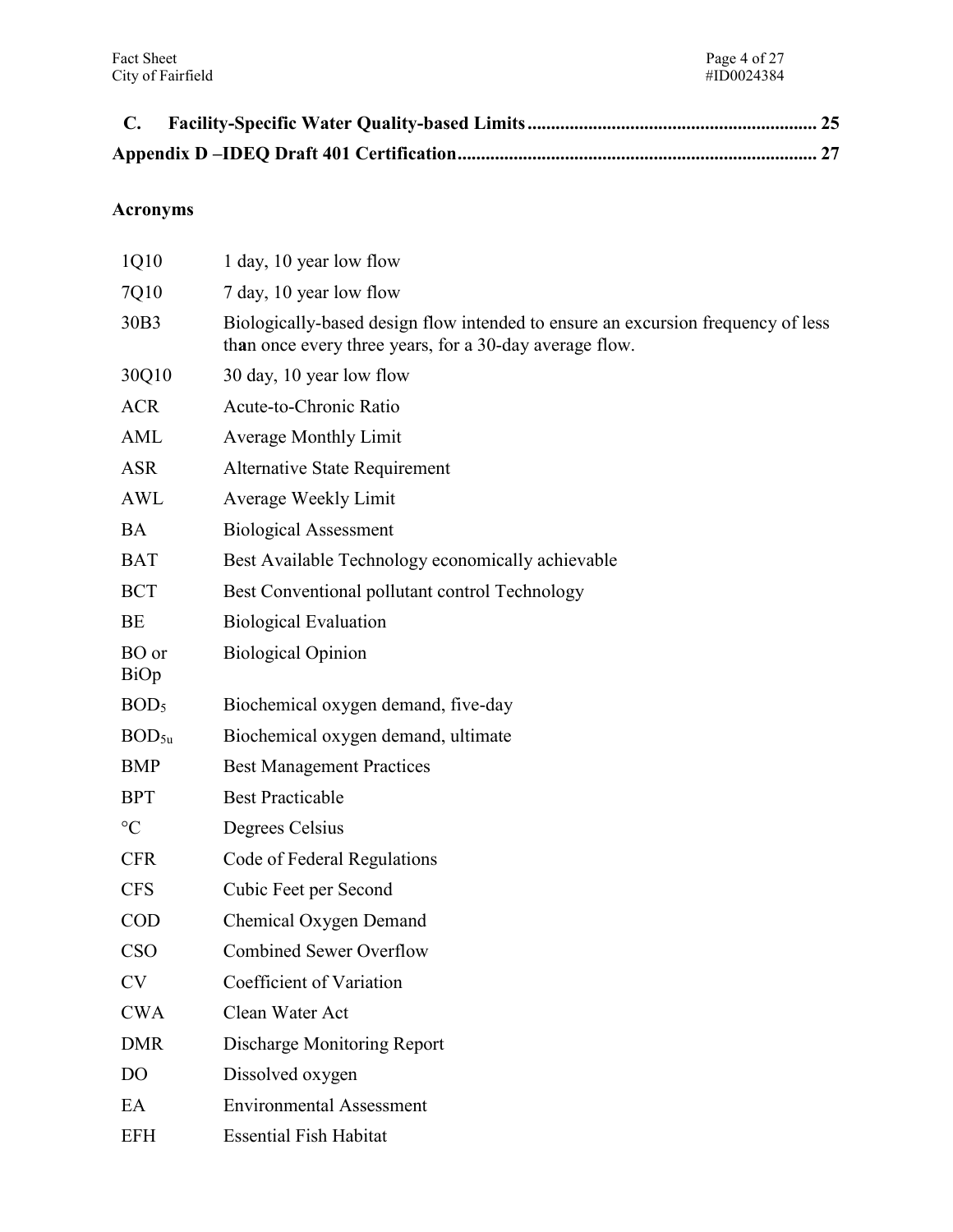| <b>EIS</b>   | <b>Environmental Impact Statement</b>                                       |
|--------------|-----------------------------------------------------------------------------|
| EPA          | <b>U.S. Environmental Protection Agency</b>                                 |
| <b>ESA</b>   | <b>Endangered Species Act</b>                                               |
| <b>FDF</b>   | <b>Fundamentally Different Factor</b>                                       |
| <b>FR</b>    | Federal Register                                                            |
| gpd          | Gallons per day                                                             |
| <b>HUC</b>   | Hydrologic Unit Code                                                        |
| IC           | <b>Inhibition Concentration</b>                                             |
| <b>ICIS</b>  | Integrated Compliance Information System                                    |
| <b>IDEQ</b>  | Idaho Department of Environmental Quality                                   |
| $\rm{II}$    | Infiltration and Inflow                                                     |
| LA           | Load Allocation                                                             |
| lbs/day      | Pounds per day                                                              |
| LC           | <b>Lethal Concentration</b>                                                 |
| $LC_{50}$    | Concentration at which 50% of test organisms die in a specified time period |
| $LD_{50}$    | Dose at which 50% of test organisms die in a specified time period          |
| <b>LOEC</b>  | Lowest Observed Effect Concentration                                        |
| <b>LTA</b>   | Long Term Average                                                           |
| <b>LTCP</b>  | Long Term Control Plan                                                      |
| mg/L         | Milligrams per liter                                                        |
| ml           | milliliters                                                                 |
| <b>ML</b>    | Minimum Level                                                               |
| $\mu$ g/L    | Micrograms per liter                                                        |
| mgd          | Million gallons per day                                                     |
| <b>MDL</b>   | Maximum Daily Limit or Method Detection Limit                               |
| MF           | <b>Membrane Filtration</b>                                                  |
| <b>MPN</b>   | Most Probable Number                                                        |
| N            | Nitrogen                                                                    |
| <b>NEPA</b>  | National Environmental Policy Act                                           |
| <b>NOAA</b>  | National Oceanic and Atmospheric Administration                             |
| <b>NOEC</b>  | No Observable Effect Concentration                                          |
| <b>NOI</b>   | Notice of Intent                                                            |
| <b>NPDES</b> | National Pollutant Discharge Elimination System                             |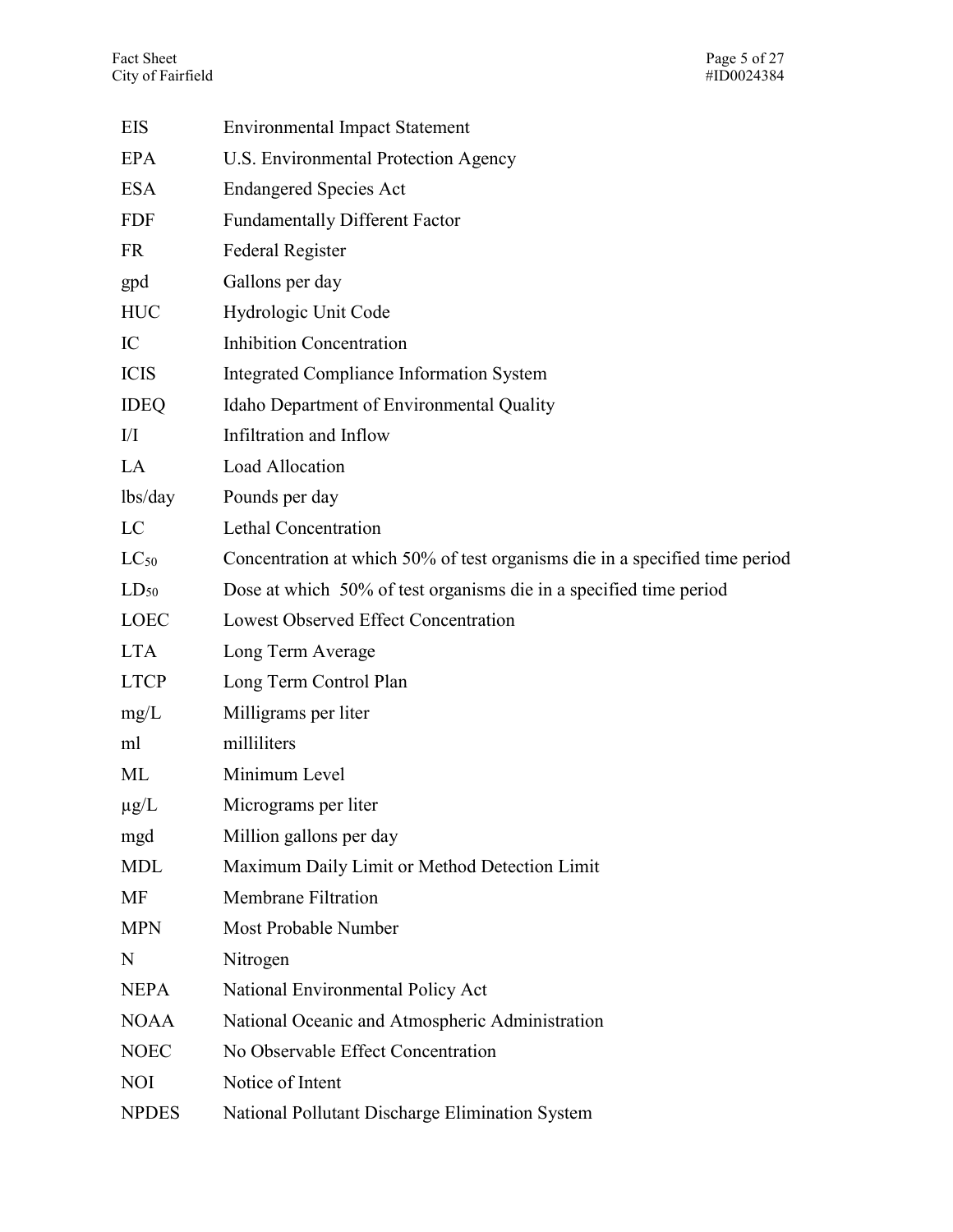| <b>NSPS</b>                          | <b>New Source Performance Standards</b>                                                   |
|--------------------------------------|-------------------------------------------------------------------------------------------|
| <b>OWW</b>                           | Office of Water and Watersheds                                                            |
| O&M                                  | Operations and maintenance                                                                |
| <b>POTW</b>                          | Publicly owned treatment works                                                            |
| QAP                                  | Quality assurance plan                                                                    |
| RP                                   | Reasonable Potential                                                                      |
| <b>RPM</b>                           | Reasonable Potential Multiplier                                                           |
| <b>RWC</b>                           | Receiving Water Concentration                                                             |
| <b>SIC</b>                           | <b>Standard Industrial Classification</b>                                                 |
| <b>SPCC</b>                          | Spill Prevention and Control and Countermeasure                                           |
| <b>SS</b>                            | <b>Suspended Solids</b>                                                                   |
| <b>SSO</b>                           | <b>Sanitary Sewer Overflow</b>                                                            |
| S.u.                                 | <b>Standard Units</b>                                                                     |
| <b>TKN</b>                           | Total Kjeldahl Nitrogen                                                                   |
| <b>TMDL</b>                          | <b>Total Maximum Daily Load</b>                                                           |
| <b>TOC</b>                           | <b>Total Organic Carbon</b>                                                               |
| <b>TRC</b>                           | <b>Total Residual Chlorine</b>                                                            |
| <b>TSD</b>                           | Technical Support Document for Water Quality-based Toxics Control<br>$(EPA/505/2-90-001)$ |
| <b>TSS</b>                           | Total suspended solids                                                                    |
| <b>USFWS</b>                         | U.S. Fish and Wildlife Service                                                            |
| <b>USGS</b>                          | United States Geological Survey                                                           |
| <b>UV</b>                            | Ultraviolet                                                                               |
| <b>WET</b>                           | Whole Effluent Toxicity                                                                   |
| <b>WLA</b>                           | Wasteload allocation                                                                      |
| <b>WQBEL</b>                         | Water quality-based effluent limit                                                        |
| Water<br>Quality<br><b>Standards</b> | <b>Water Quality Standards</b>                                                            |
| <b>WWTP</b>                          | Wastewater treatment plant                                                                |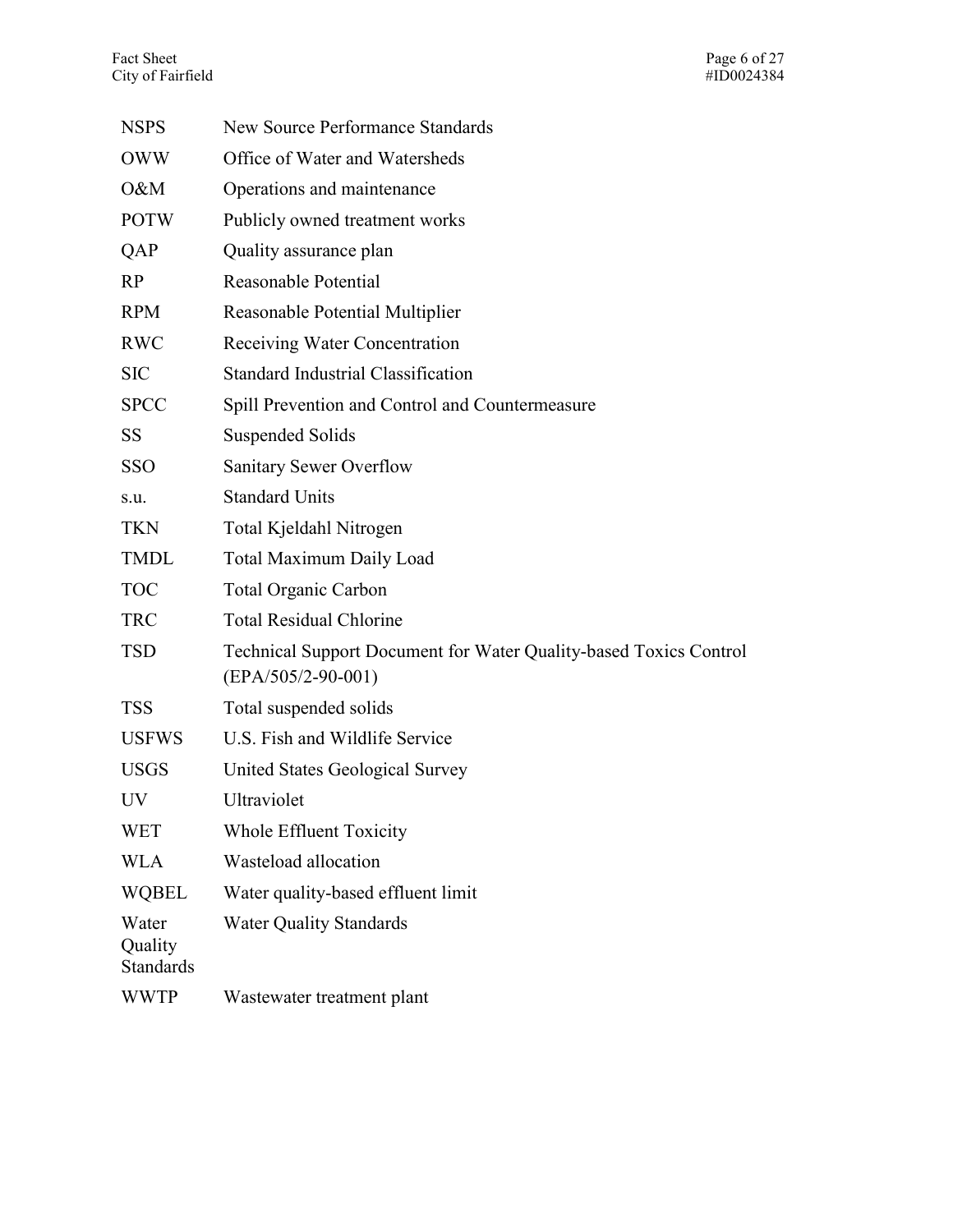#### <span id="page-6-1"></span><span id="page-6-0"></span>**I. APPLICANT**

#### **A. General Information**

This fact sheet provides information on the draft NPDES permit for the following entity:

 Facility Name: NPDES Permit # ID0024384 City of Fairfield

 Facility Address: 407 Soldier Road Fairfield, Idaho 83327

 Mailing Address: City of Fairfield P.O. Box 336 Fairfield, Idaho 83327

 Contact: Jerry L. Staley, Public Works Superintendent, (208) 764 – 2333

#### <span id="page-6-2"></span>**B. Permit History**

 The most recent NPDES permit for the City of Fairfield was issued on November 17, 2003 7, 2003 and became effective on November 24, 2003 and expired on November 24, 2008. An NPDES application for permit issuance was submitted by the permittee on May 19, 2008. The EPA determined that the application was timely and complete. Therefore, pursuant to 40 CFR 122.6., the permit has been administratively extended and remains fully effective and enforceable.

#### <span id="page-6-4"></span><span id="page-6-3"></span>**II. FACILITY INFORMATION**

#### **A. Treatment Plant Description**

#### *Service Area*

 The City of Fairfield (City) owns and operates the Fairfield Wastewater Treatment Plant establishments through a separate sanitary sewer system. The facility serves 400 resident (WWTP) that treats domestic sewage that is primarily from local residents and commercial population in the City of Fairfield. There are no significant industrial users. A map showing the location of the treatment facility is included in Appendix A**.** 

#### *Treatment Process*

 The design flow of the facility is 0.165 mgd. The wastewater treatment plant consists of a three cell lagoon and a rapid infiltration basin. The City does not know the inflow and infiltration rate of the collection system.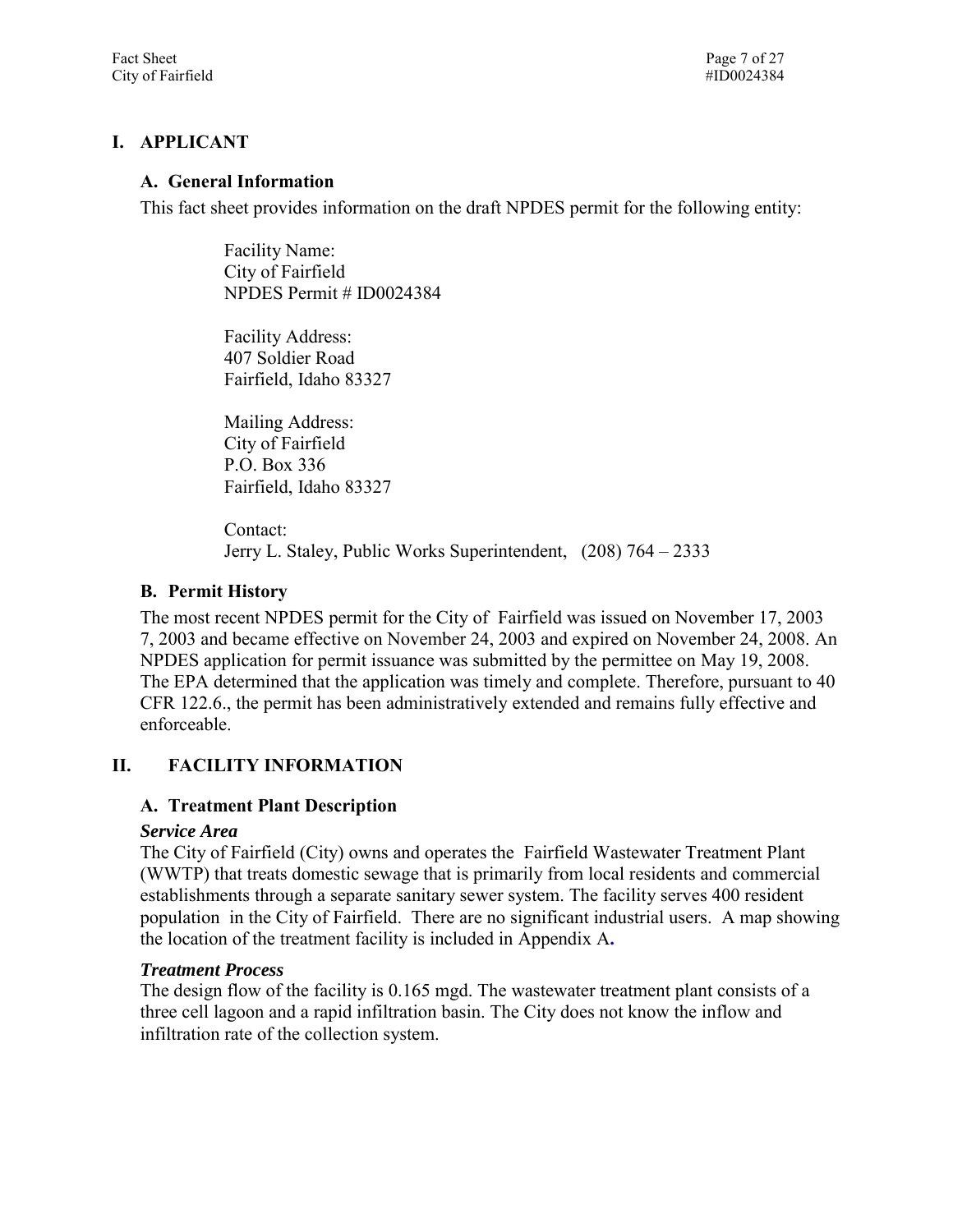#### <span id="page-7-0"></span>**B. Background Information**

#### *Effluent Characterization*

 typical of a sewage treatment plant discharge, include five-day biochemical oxygen demand In order to determine pollutants of concern for further analysis, EPA evaluated the application form, additional discharge data, and the nature of the discharge. The wastewater treatment process for this facility includes both primary and secondary treatment. Pollutants (BOD5), total suspended solids (TSS), *E. coli* bacteria, pH, ammonia, temperature. Based on this analysis, pollutants of concern are as follows:

- $BOD<sub>5</sub>$
- TSS
- *E. coli* bacteria
- pH
- Ammonia

leading to Soldier Creek approximately two miles distance. Other than during spring runoff The treated effluent from the City of Fairfield's wastewater treatment facility is to a underdrain system designed to drain treated percolate from beneath the basin to prevent mounding. The water collected in the underdrain system is discharged to a drainage ditch this drainage ditch is typically dry. Fairfield discharges three months per year and 10 time per month from March 1 to May 30.

 The concentrations of pollutants in the discharge were reported in the NPDES application Appendix B). Temperature is not a pollutant of concern because of the rapid dispersion of and in DMRs and were used in determining reasonable potential for several parameters (see temperature discharges and that temperature effects from point source discharges generally diminish downstream quickly as heat is added and removed from a waterbody through natural equilibrium processes. The effects of temperature are unlike the effects of chemical pollutants, which may remain unaltered in the water column and/or accumulate in sediments and aquatic organisms. (EPA Region 10 Guidance for Pacific Northwest State and Tribal Temperature Water Quality Standards, April 2003).

#### *Compliance History*

found the following violations of effluent limits:<br>BOD<sub>5</sub> A review of the Discharge Monitoring Reports (DMRs) from April, 2010 to May, 2014

One violation of the monthly 30 mg/L BOD $_5$  concentration limit

#### Total Suspended Solids

 Two violations of the TSS monthly mass limit of 41 lbs/day and one violation of the weekly TSS concentration limit of 45 mg/L and one violation of the monthly TSS concentration limit of  $30 \text{ mg/L}$ .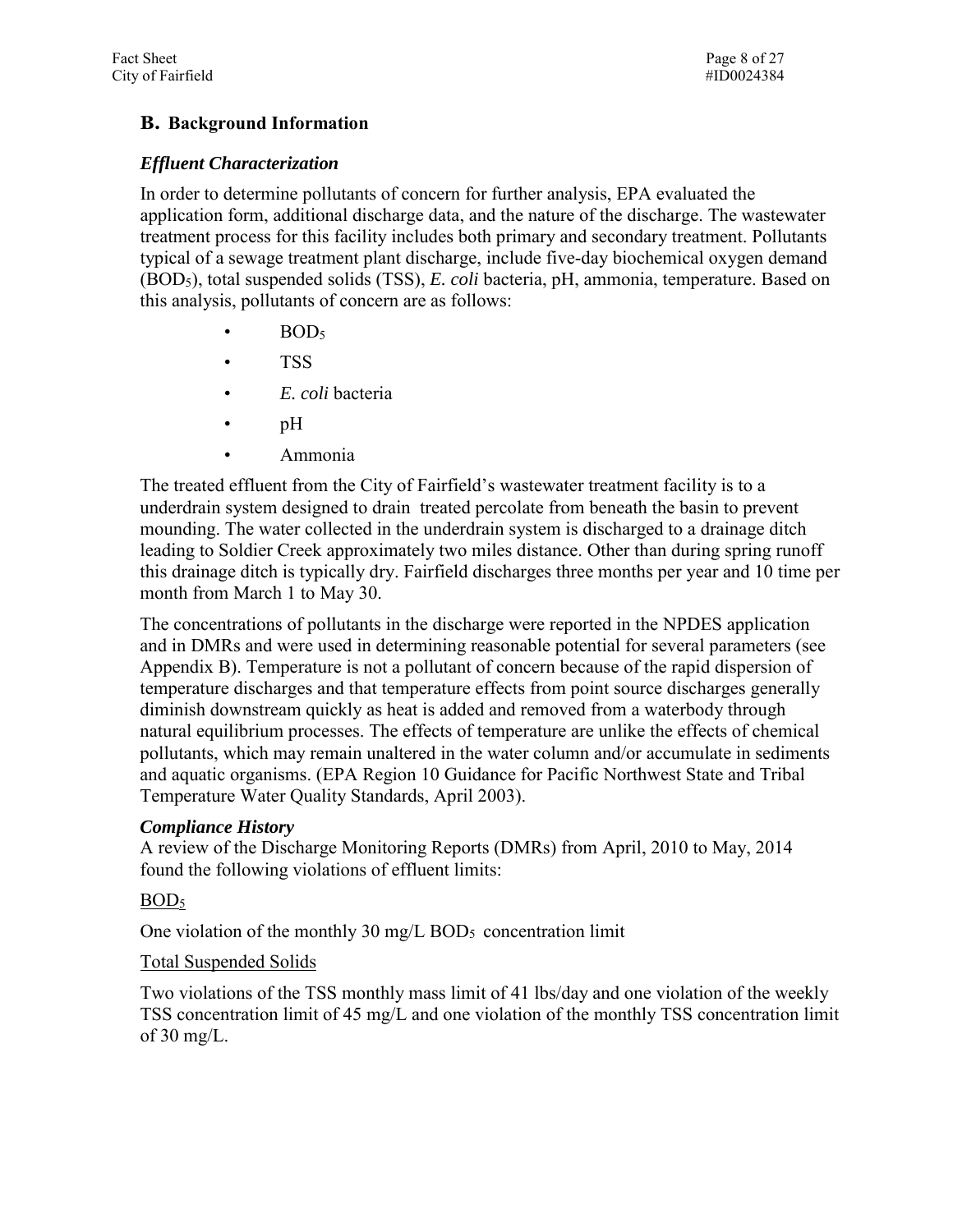#### *E. Coli*

 at 290,000 in April, 2010, and one violation of the 126 colonies/100 ml. Two violations of the instantaneous maximum limit of 406 colonies/100 ml, with maximum

#### BOD5 percent removal

 Five violations of the average monthly limit of 85% minimum removal requirement. The City has never meet the removal requirement of 85%. This may be due to high inflow and infiltration. The 2008 application states the design removal rate is 85%.

#### Total Suspended Solids, percent removal

 Five violations of the average monthly limit of 85% minimum removal requirement. The City has never meet the removal requirement of 85%. This may be due to high inflow and infiltration. The 2008 application states the design removal rate is 85%.

#### <span id="page-8-0"></span>**III. RECEIVING WATER**

This facility discharges to Soldiers Creek in the City of Fairfield. Soldiers Creek comingles with Camas Creek.

<span id="page-8-1"></span>The outfall is located at latitude 43° 15' 00" N and longitude 114° 45' 00".

#### **A. Low Flow Conditions**

The low flow conditions of a water body are used to assess the need for and develop water quality based effluent limits. The EPA is requiring monitoring to characterize Soldiers Creek for flow.

#### <span id="page-8-2"></span>**B. Water Quality Standards**

#### *Overview*

 classifications, numeric and/or narrative water quality criteria and an anti-degradation policy. Section  $301(b)(1)(C)$  of the Clean Water Act (CWA) requires the development of limitations in permits necessary to meet water quality standards. Federal regulations at 40 CFR 122.4(d) require that the conditions in NPDES permits ensure compliance with the water quality standards of all affected States. A State's water quality standards are composed of use

 and narrative water quality criteria are the criteria deemed necessary by the State to support three-tiered approach to maintain and protect various levels of water quality and uses. The use classification system designates the beneficial uses that each water body is expected to achieve, such as drinking water supply, contact recreation, and aquatic life. The numeric the beneficial use classification of each water body. The anti-degradation policy represents a

#### *Designated Beneficial Uses*

 industrial water supply At the point of discharge, Soldier Creek is protected for the following This facility discharges to Soldier Creek in the Upper Snake River Basin (HUC 17040220) Subbasin Camas Unit US-11, Soldier Creek. Beneficial uses for this segment of Soldier Creek are cold water communities, primary contact recreation and domestic, agricultural and designated uses (IDAPA 58.01.02**.**130.12):

• cold water aquatic life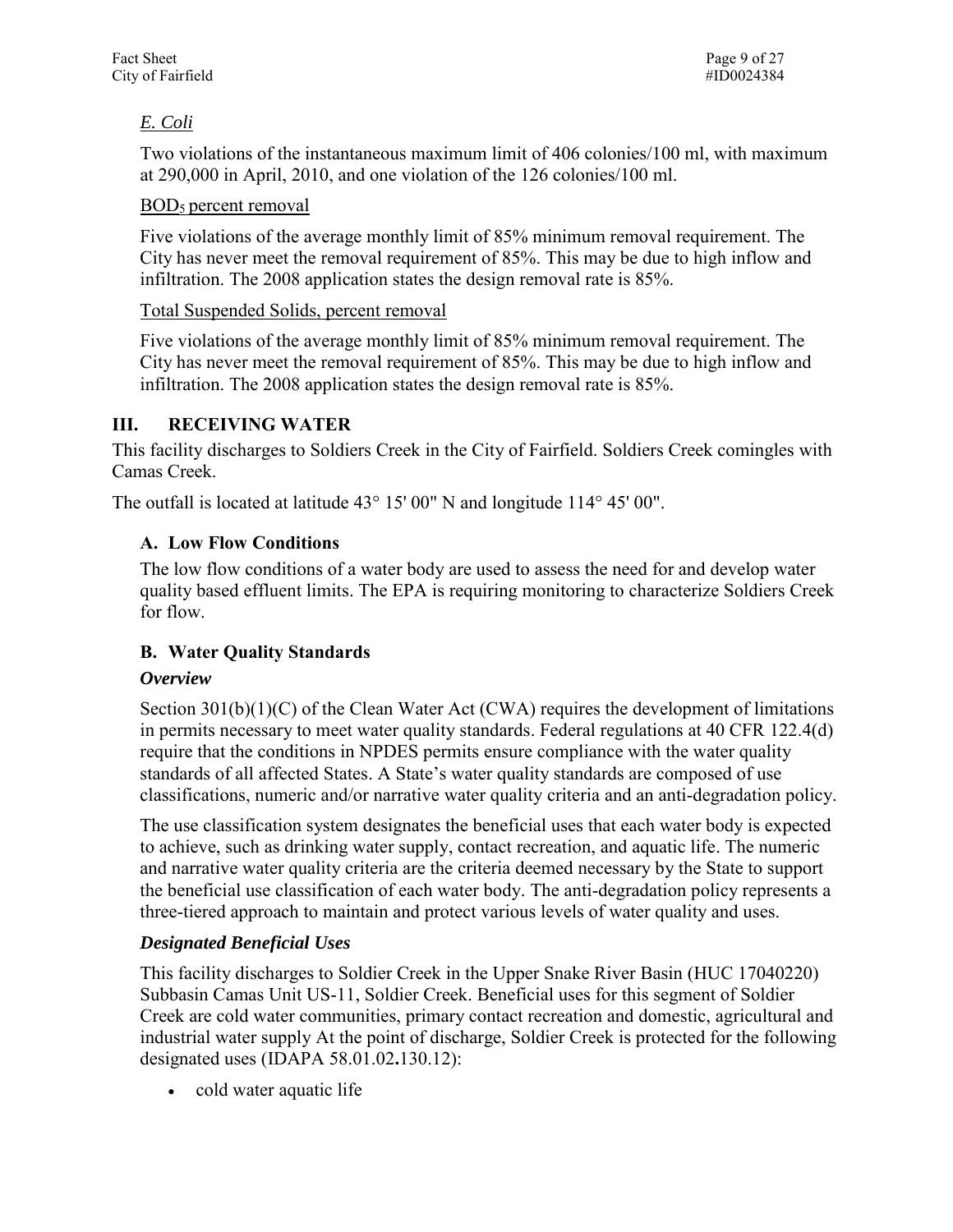- primary contact recreation
- domestic water supply

In addition, the Idaho Water Quality Standards state that all waters of the State of Idaho are protected for industrial and agricultural water supply (Section 100.03.b and c.), wildlife habitats (100.04) and aesthetics (100.05).

#### *Surface Water Quality Criteria*

The criteria are found in the following sections of the Idaho Water Quality Standards:

- IDAPA 58.01.02.200 (General Surface Water Quality Criteria). The narrative criteria applicable to all surface waters of the State are found at
- The numeric criteria for toxic substances for the protection of aquatic life and primary contact recreation are found at IDAPA 58.01.02.210 (Numeric Criteria for Toxic Substances for Waters Designated for Aquatic Life, Recreation, or Domestic Water Supply Use).
- at IDAPA 58.01.02.250 (Surface Water Quality Criteria for Aquatic Life Use Additional numeric criteria necessary for the protection of aquatic life can be found Designations).
- Numeric criteria necessary for the protection of recreation uses can be found at IDAPA 58.01.02.251 (Surface Water Quality Criteria for Recreation Use Designations).
- Water quality criteria for agricultural water supply can be found in the EPA's *Water Quality Criteria 1972*, also referred to as the "Blue Book" (EPA R3-73-033) (See IDAPA 58.01.02.252.02)

 The numeric and narrative water quality criteria applicable to the Soldiers Creek at the point of discharge are provided in Appendix B of this fact sheet.

#### *Antidegradation*

 certification for this permit. See Appendix D for the State's draft 401 water quality antidegradation review should be submitted to the IDEQ as set forth above (see State The IDEQ has completed an antidegradation review which is included in the draft 401 certification. The EPA has reviewed this antidegradation review and finds that it is consistent with the State's 401 certification requirements and the State's antidegradation implementation procedures. Comments on the 401 certification including the Certification).

#### <span id="page-9-0"></span>**C. Water Quality Limited Waters**

applicable water quality standards is defined as a "water quality limited segment." Any waterbody for which the water quality does not or is not expected to meet,

Section 303(d) of the Clean Water Act (CWA) requires states to develop a Total Maximum Daily Load (TMDL) management plan for water bodies determined to be water quality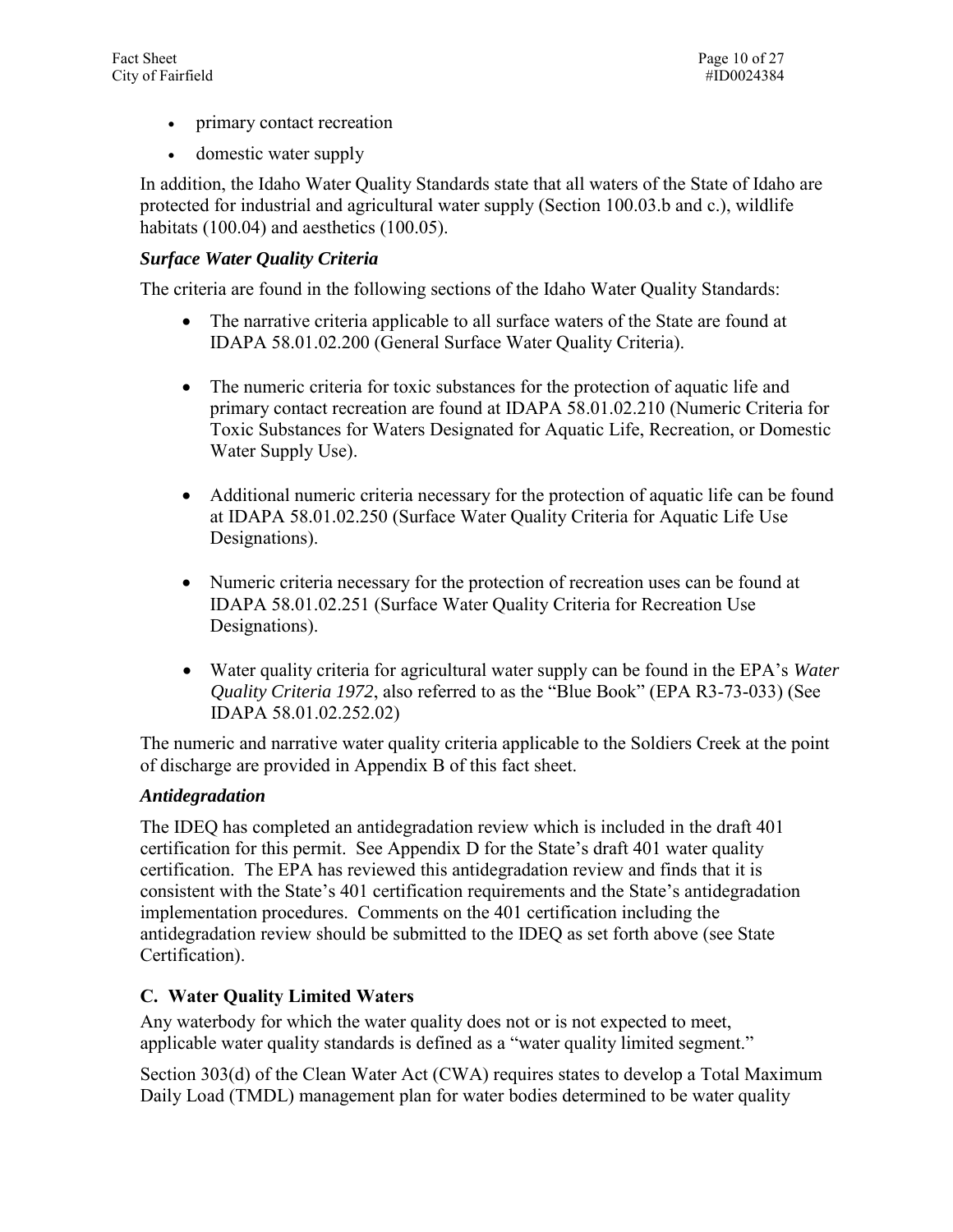"load allocations" (LAs). The allocations for point sources, known as "waste load Effluent limitations for point sources must be consistent with applicable TMDL allocations. limited segments. A TMDL is a detailed analysis of the water body to determine its assimilative capacity. The assimilative capacity is the loading of a pollutant that a water body can assimilate without causing or contributing to a violation of water quality standards. Once the assimilative capacity of the water body has been determined, the TMDL will allocate that capacity among point and non-point pollutant sources, taking into account natural background levels and a margin of safety. Allocations for non-point sources are known as allocations" (WLAs), are implemented through effluent limitations in NPDES permits.

 for sediment and temperature. The State of Idaho did not provide an allocation to the City for The State of Idaho's 2012 Integrated Water Quality Monitoring and Assessment Report (Integrated Report), designates this segment of Soldier Creek on the 303(d) list as impaired temperature or sediment.

#### <span id="page-10-1"></span><span id="page-10-0"></span>**IV. EFFLUENT LIMITATIONS**

#### **A. Basis for Permit Effluent Limits**

 Appendix B. In general, the CWA requires that the limits for a particular pollutant be the more stringent of either technology-based effluent limits or water quality-based limits. Technology-based limits are set according to the level of treatment that is achievable using available technology. A water quality-based effluent limit is designed to ensure that the water quality standards of a waterbody are being met and they may be more stringent than technologybased effluent limits. The basis for the proposed effluent limits in the draft permit is in

#### <span id="page-10-2"></span>**B. Proposed Effluent Limitations**

The following summarizes the proposed effluent limitations that are in the draft permit:

 or oily wastes that produce a sheen on the surface of the receiving water. Table 1 below suspended solids (TSS), *Escherichia coli (E. coli)*, pH, and the minimum percent removal requirements for BOD<sub>5</sub> and TSS. There must be no discharge of any floating solids, visible foam in other than trace amounts, presents the proposed effluent limits for 5-day biochemical oxygen demand (BOD5), total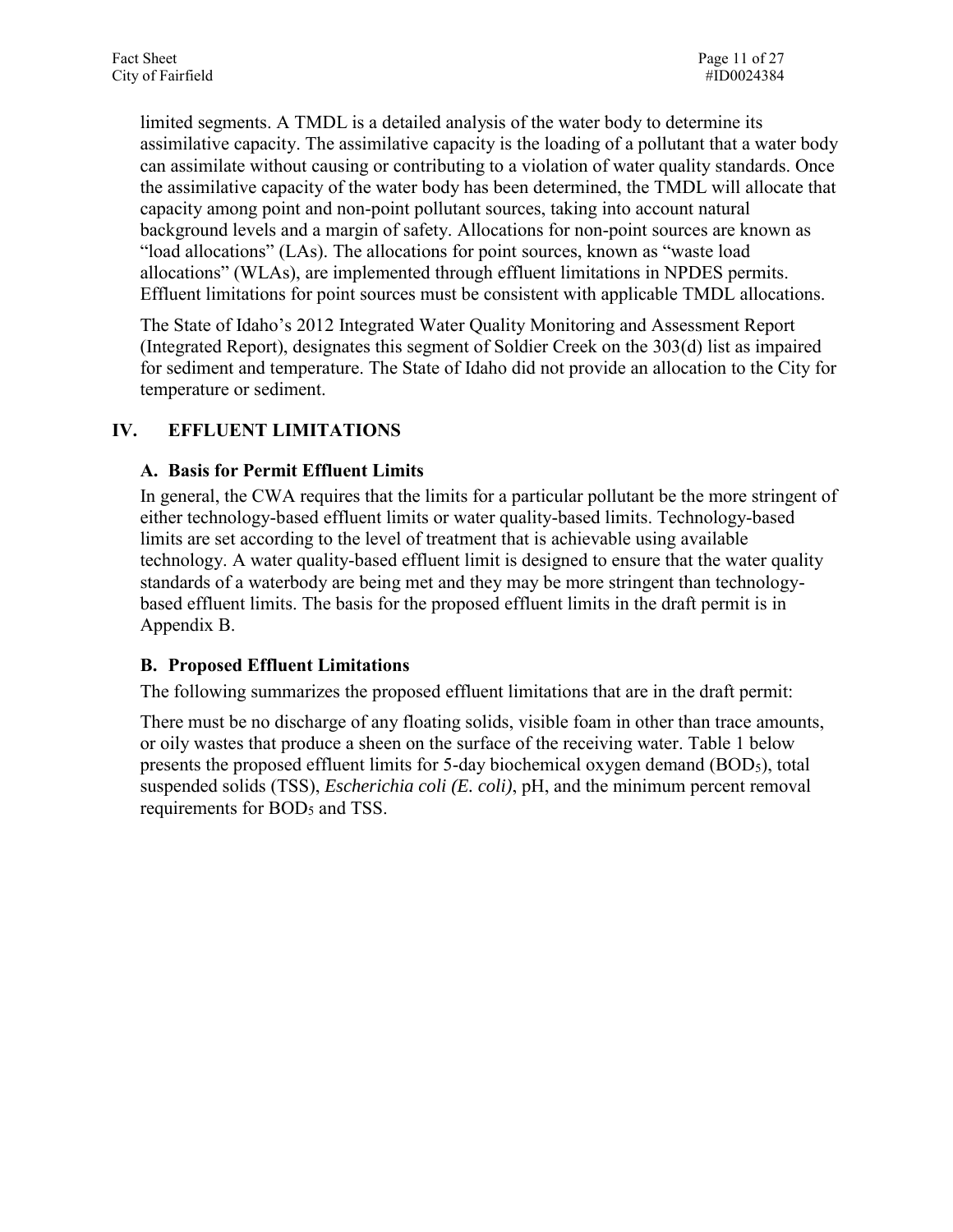| Table 1<br><b>Effluent Limitations</b>                                                                                                                                                        |                            |                   |     |                                     |  |  |  |  |
|-----------------------------------------------------------------------------------------------------------------------------------------------------------------------------------------------|----------------------------|-------------------|-----|-------------------------------------|--|--|--|--|
| <b>Minimum</b><br><b>Daily</b><br><b>Average Weekly</b><br>Average<br><b>Percent</b><br><b>Maximum</b><br>Removal <sup>1</sup><br><b>Monthly Limit</b><br>Limit<br><b>Parameters</b><br>Limit |                            |                   |     |                                     |  |  |  |  |
|                                                                                                                                                                                               | $30 \text{ mg/L}$          | $45 \text{ mg/L}$ |     |                                     |  |  |  |  |
| BOD <sub>5</sub>                                                                                                                                                                              | 41 lbs/day                 | 62 lbs/day        | 85% | --                                  |  |  |  |  |
| <b>TSS</b>                                                                                                                                                                                    | $30 \text{ mg/L}$          | $45 \text{ mg/L}$ |     |                                     |  |  |  |  |
|                                                                                                                                                                                               | 41 lbs/day                 | 62 lbs/day        | 85% |                                     |  |  |  |  |
| E. coli Bacteria                                                                                                                                                                              | 126 colonies<br>$/100mL^2$ |                   | --  | 406 colonies<br>/100mL <sup>3</sup> |  |  |  |  |
| pH                                                                                                                                                                                            | $6.5 - 9.0$ standard units |                   |     |                                     |  |  |  |  |

1. Percent removal is calculated using the following equation: ((influent - effluent) / influent) x 100, this limit applies to the average monthly values.

2. The monthly average for *E. coli* is the geometric mean of all samples taken during the month.

3. Instantaneous maximum limit

 for the City of Fairfield. Refer to Appendix B for the derivation of the effluent limits. These proposed effluent limitations are identical to the effluent limitations in the current permit

#### <span id="page-11-0"></span>**MONITORING REQUIREMENTS**

# <span id="page-11-1"></span> **V. MONITORING REQUIREMENTS A. Basis for Effluent and Surface Water Monitoring Requirements**

monitor effluent impacts on receiving water quality. Section 308 of the CWA and federal regulation 40 CFR §122.44(i) require monitoring in permits to determine compliance with effluent limitations. Monitoring is also required to characterize the effluent to determine if additional effluent limitations are required and to

The permit also requires the permittee to perform effluent monitoring required by the NPDES Form 2A application, so that these data will be available when the permittee applies for a renewal of its NPDES permit.

The permittee is responsible for conducting the monitoring and for reporting results on DMRs or on the application for renewal, as appropriate, to the EPA.

#### <span id="page-11-2"></span>**B. Effluent Monitoring Requirements**

Monitoring frequencies are based on the nature and effect of the pollutant, as well as a determination of the minimum sampling necessary to adequately monitor the facility's performance. Permittees have the option of taking more frequent samples than are required under the permit. These samples must be used for averaging if they are conducted using the EPA-approved test methods (generally found in 40 CFR 136) or as specified in the permit.

 Table 2 below presents the proposed effluent monitoring requirements for the City. The water. The samples must be representative of the volume and nature of the monitored sampling location must be after the last treatment unit and prior to discharge to the receiving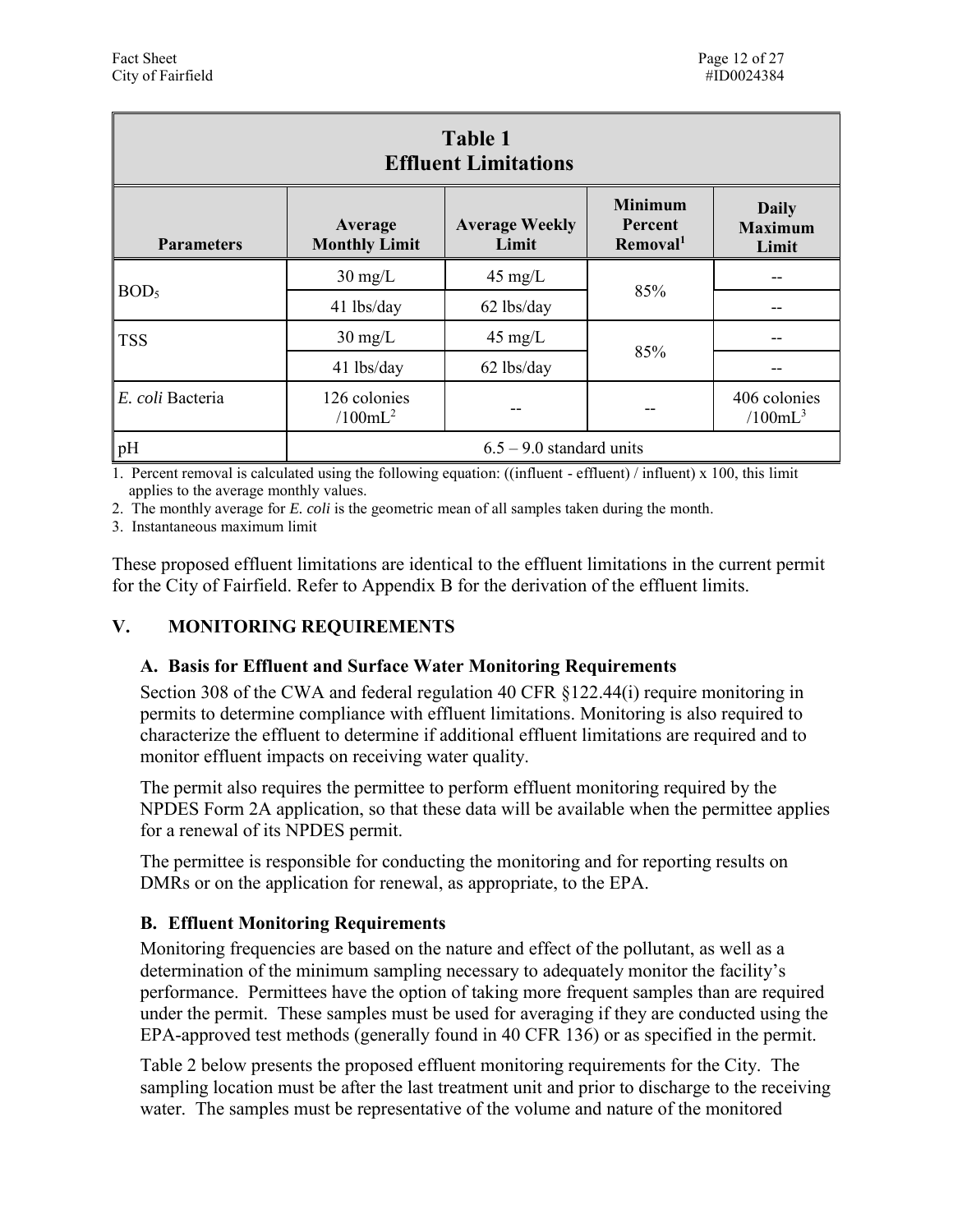discharge. If no discharge occurs during the reporting period, "no discharge" shall be reported on the DMR.

BOD5, TSS, *E. coli*, Flow and pH

The permit requires monitoring BOD<sub>5</sub>, TSS, *E. coli*, flow and pH to determine compliance with the effluent limits; it also requires monitoring of the influent for BOD<sub>5</sub> and TSS to calculate monthly removal rates.

#### Ammonia

 the proposed permit, ammonia effluent sampling will once again be required once per month. Ammonia monitoring is required to allow the EPA to determine the reasonable potential of Fairfield to violate the ammonia water quality standards in the next permit. Also, ammonia effluent levels provide operating and performance data of the wastewater treatment plant. In

| <b>Table 2</b><br><b>Effluent Monitoring Requirements</b>                                       |                    |                                    |              |                  |  |  |  |  |
|-------------------------------------------------------------------------------------------------|--------------------|------------------------------------|--------------|------------------|--|--|--|--|
| <b>Sample</b><br>Unit<br><b>Sample Location</b><br>Frequency<br>Parameter<br><b>Sample Type</b> |                    |                                    |              |                  |  |  |  |  |
| Flow                                                                                            | mgd                | Effluent                           | Continuous   | Recording        |  |  |  |  |
|                                                                                                 | mg/L               |                                    | $1$ /week    | 8-hour composite |  |  |  |  |
| BOD <sub>5</sub>                                                                                | lbs/day            | Influent and Effluent <sup>1</sup> | $1$ /week    | Calculation      |  |  |  |  |
|                                                                                                 | % Removal          |                                    | 1/month      | Calculation      |  |  |  |  |
|                                                                                                 | mg/L               |                                    | $1$ /week    | 8-hour composite |  |  |  |  |
| <b>TSS</b>                                                                                      | lbs/day            | Influent and Effluent <sup>1</sup> | $1$ /week    | Calculation      |  |  |  |  |
|                                                                                                 | % Removal          |                                    | 1/month      | Calculation      |  |  |  |  |
| Ammonia                                                                                         | mg/L               | Effluent                           | 1/month      | 8-hour composite |  |  |  |  |
| pH                                                                                              | standard units     | Effluent                           | 1/week       | Grab             |  |  |  |  |
| E.coli                                                                                          | colonies/100<br>ml | Effluent                           | 5/month      | Grab             |  |  |  |  |
| <b>NPDES</b> Application<br>Form 2A Effluent<br><b>Testing Data</b>                             | mg/L               | Effluent                           | $3x/5$ years | See footnote 2   |  |  |  |  |

1. Influent and effluent composite samples shall be collected over approximately the same time period.

2. For Effluent Testing Data, in accordance with instructions in NPDES Application Form 2A, Part B.6.

The effluent monitoring frequency is increased from monthly to weekly for TSS and BOD<sub>5</sub> to determine compliance with the weekly effluent limitations. However the monitoring is only required when the facility is discharging and the flow in the drainage ditch is reaching or is expected to reach Soldier Creek.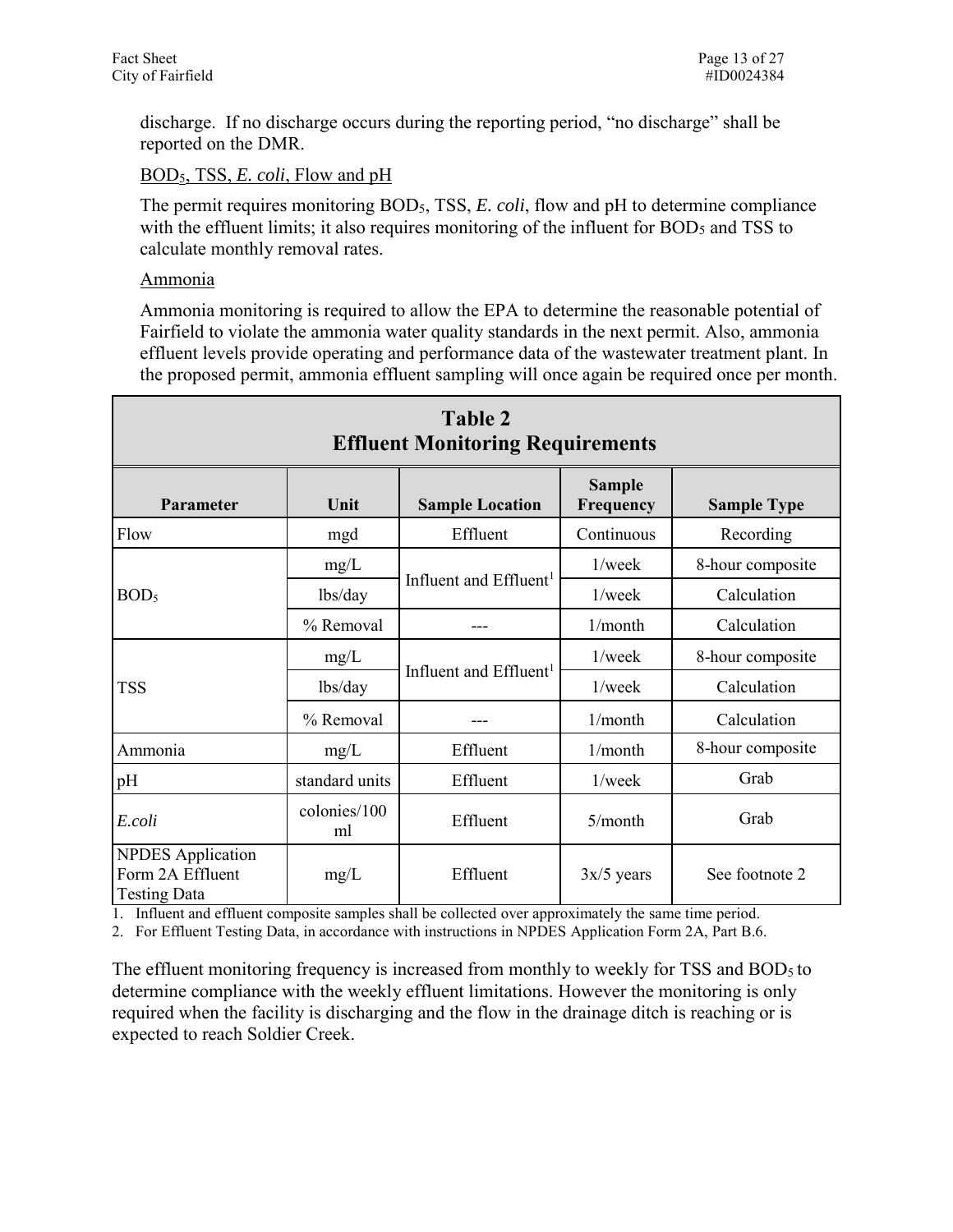#### <span id="page-13-0"></span>**C. Surface Water Monitoring Requirements**

 reasonable potential of Fairfield to violate the water quality standards for total ammonia in the frequency is once per month for five years for the months March  $1<sup>st</sup>$  through May  $30<sup>th</sup>$  except for Receiving water monitoring is required in Soldiers Creek to enable the EPA to determine the next permit cycle. Table 3 presents the receiving water monitoring requirements. Monitoring flow which is required weekly for the months March  $1<sup>st</sup>$  through May  $30<sup>th</sup>$ .

| <b>Table 3: Receiving Water Monitoring Requirements</b> |          |                |      |  |  |  |  |
|---------------------------------------------------------|----------|----------------|------|--|--|--|--|
| Method<br>Units<br>ML<br>Parameter                      |          |                |      |  |  |  |  |
| Flow                                                    | estimate | mgd            |      |  |  |  |  |
| Total Ammonia as N                                      | grab     | mg/L           | 0.10 |  |  |  |  |
| Temperature                                             | grab     | $\rm ^{o}C$    | 0.2  |  |  |  |  |
| pH                                                      | grab     | standard units | 0.1  |  |  |  |  |

#### <span id="page-13-1"></span>**VI. SLUDGE (BIOSOLIDS) REQUIREMENTS**

 EPA may issue a sludge-only permit to each facility at a later date, as appropriate. The EPA Region 10 separates wastewater and sludge permitting. Under the CWA, the EPA has the authority to issue separate sludge-only permits for the purposes of regulating biosolids. The

 any requirements of the State's biosolids program. Since the 40 CFR Part 503 regulations are issued. In the absence of a sludge-only permit, sludge management and disposal activities at each facility continue to be subject to the national sewage sludge standards at 40 CFR Part 503 and self-implementing, the permittees must comply with them whether or not a permit has been

# <span id="page-13-3"></span><span id="page-13-2"></span> **VII. OTHER PERMIT CONDITIONS A. Quality Assurance Plan**

 occur. The Permittee is required to update the Quality Assurance Plan for the City within 90 standard operating procedures the permittee will follow for collecting, handling, storing and shipping samples, laboratory analysis, and data reporting. The plan must be retained on site The federal regulation at 40 CFR 122.41(e) requires the permittee to develop procedures to ensure that the monitoring data submitted is accurate and to explain data anomalies if they days of the effective date of the final permit. The Quality Assurance Plan must include and be made available to the EPA and the IDEQ upon request.

 ensure that the monitoring data submitted to the EPA are accurate and to explain data Quality Assurance Plan within 90 days of the effective date of the final permit. The Quality The federal regulation at 40 CFR §122.41(e) requires the permittee to develop procedures to anomalies if they occur. The permittee is required to develop or update and implement a Assurance Plan shall consist of standard operating procedures that the permittee must follow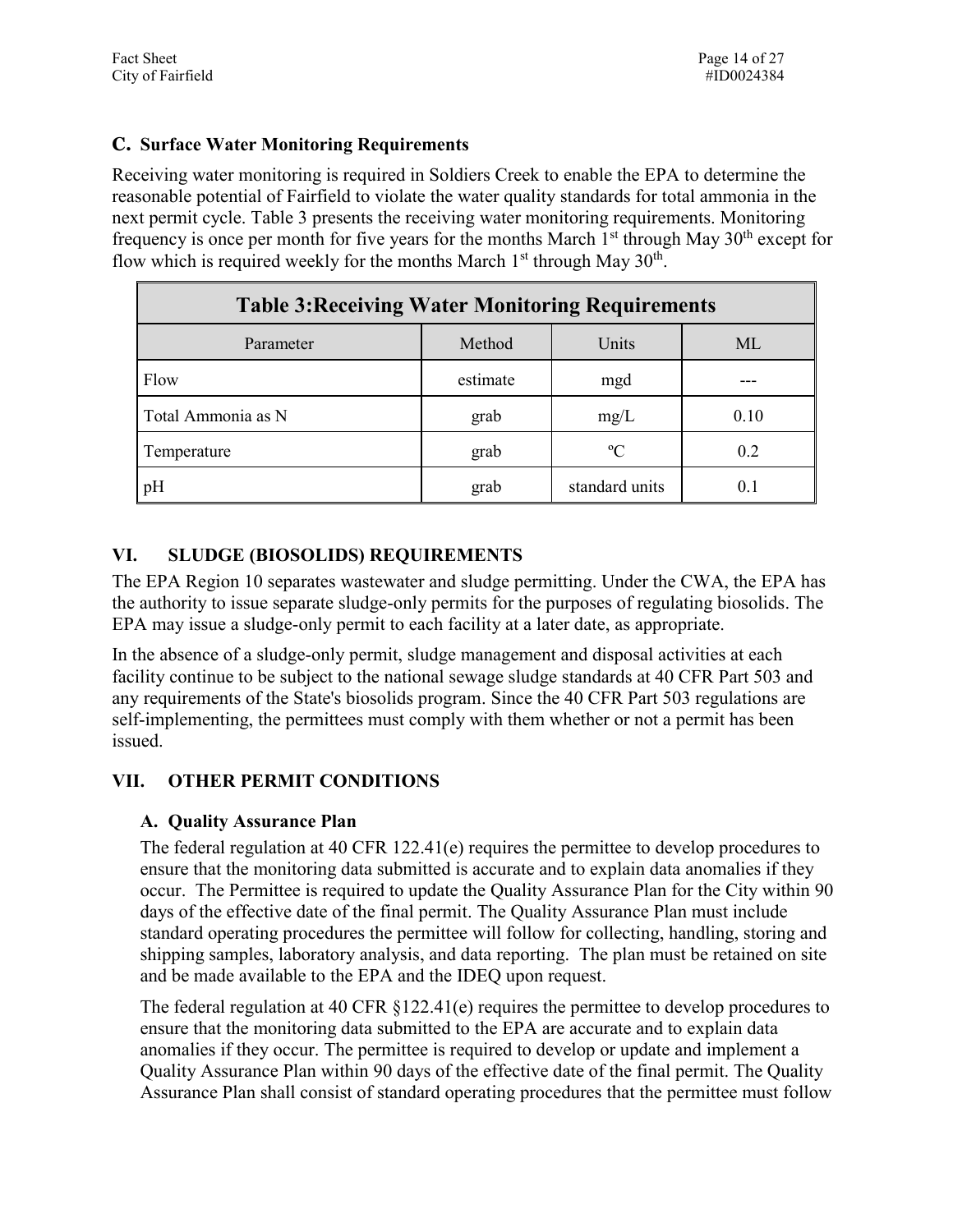for collecting, handling, storing and shipping samples, laboratory analysis and data reporting. The plan shall be retained on site and be made available to the EPA and IDEQ upon request.

#### <span id="page-14-0"></span>**B. Operation and Maintenance Plan Implementation**

The permit requires the Permittee to properly operate and maintain all facilities and systems of treatment and control. Proper operation and maintenance is essential to meeting discharge limits, monitoring requirements, and all other permit requirements at all times. The Permittee is required to develop and implement an operation and maintenance plan for its facility within 180 days of the effective date of the final permit. The plan shall be retained on site and made available to the EPA and IDEQ upon request. Any changes occurring in the operation of the plant shall be reflected within the Operation and Maintenance plan.

#### <span id="page-14-1"></span>**C. Electronic Submission of Discharge Monitoring Reports**

The draft permit requires that the permittee submit DMR data electronically using NetDMR within six months of the effective date of the permit. NetDMR is a national web-based tool that allows DMR data to be submitted electronically via a secure Internet application. NetDMR allows participants to discontinue mailing in paper forms under 40 CFR 122.41 and 403.12. Under NetDMR, all reports required under the permit are submitted to EPA as an electronic attachment to the DMR. Once a permittee begins submitting reports using NetDMR, it is no longer required to submit paper copies of DMRs or other reports to EPA.

The EPA currently conducts free training on the use of NetDMR. Further information about NetDMR, including upcoming trainings and contacts, is provided on the following website: http://www.epa.gov/netdmr. The permittee may use NetDMR after requesting and receiving permission from EPA Region 10.

#### <span id="page-14-2"></span>**D. Environmental Justice**

 policies, and activities." The EPA strives to enhance the ability of overburdened health or environmental impacts on already overburdened communities. For more information, please visit http://www.epa.gov/compliance/ej/plan-ej/. Executive Order 12898, *Federal Actions to Address Environmental Justice in Minority Populations and Low-Income Populations*, directs each federal agency to "make achieving environmental justice part of its mission by identifying and addressing, as appropriate, disproportionately high and adverse human health or environmental effects of its programs, communities to participate fully and meaningfully in the permitting process for the EPAissued permits, including NPDES permits. "Overburdened" communities can include minority, low-income, tribal, and indigenous populations or communities that potentially experience disproportionate environmental harms and risks. As part of an agency-wide effort, the EPA Region 10 will consider prioritizing enhanced public involvement opportunities for the EPA-issued permits that may involve activities with significant public

As part of the permit development process, the EPA Region 10 conducted a screening analysis to determine whether this permit action could affect overburdened communities. The EPA used a nationally consistent geospatial tool that contains demographic and environmental data for the United States at the Census block group level. This tool is used to identify permits for which enhanced outreach may be warranted.

The facility is not located within or near a Census block group that is potentially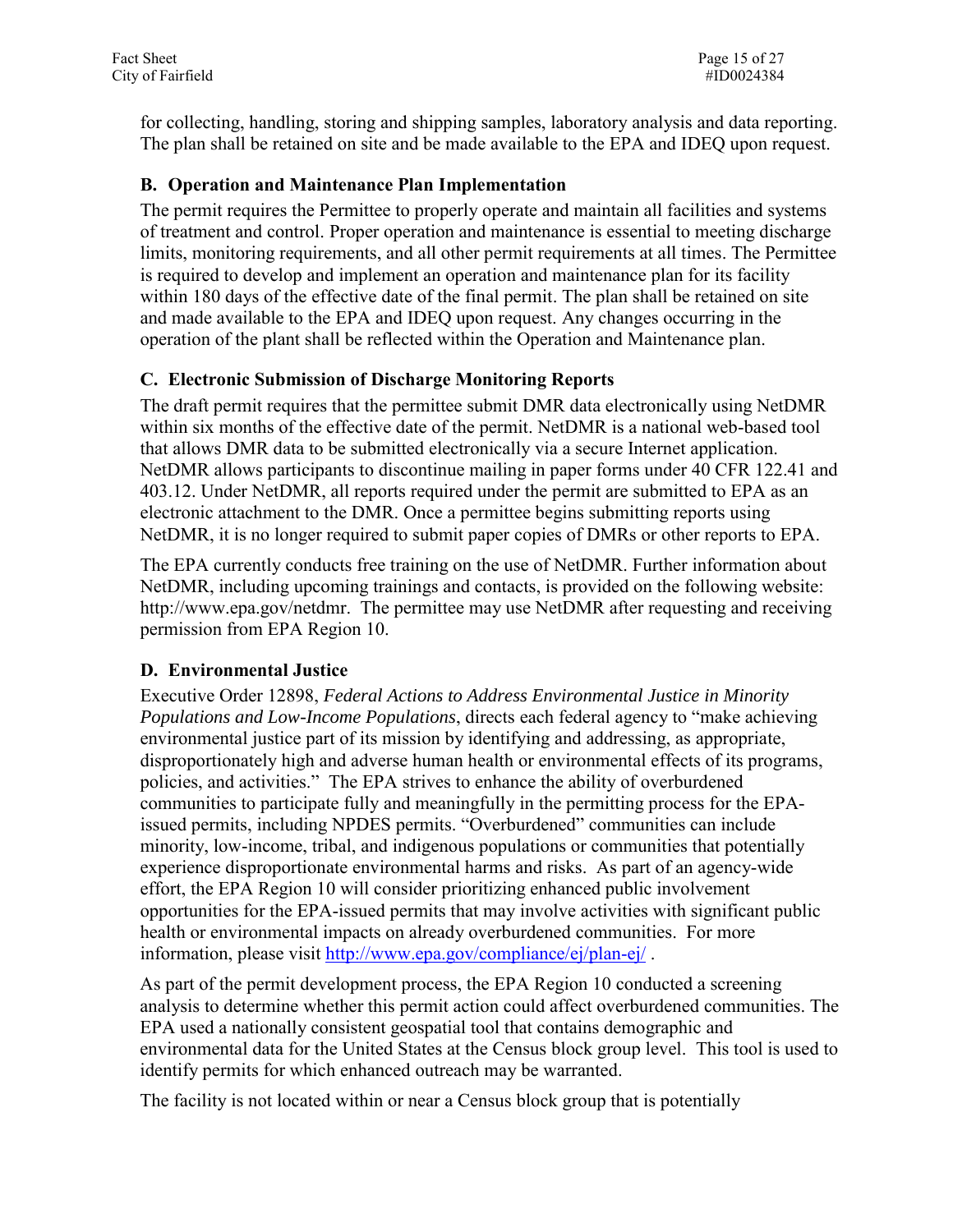overburdened. The draft permit does not include any additional conditions to address environmental justice.

 Regardless of whether a facility is located near a potentially overburdened community, the EPA encourages permittees to review (and to consider adopting, where appropriate) Promising Practices for Permit Applicants Seeking EPA-Issued Permits: Ways To Engage Neighboring Communities (see [https://www.federalregister.gov/articles/2013/05/09/2013-](https://www.federalregister.gov/articles/2013/05/09/2013-10945/epa-activities-to-promote-environmental-justice-in-the-permit-application-process#p-104) [10945/epa-activities-to-promote-environmental-justice-in-the-permit-application-process#p-](https://www.federalregister.gov/articles/2013/05/09/2013-10945/epa-activities-to-promote-environmental-justice-in-the-permit-application-process#p-104)[104\)](https://www.federalregister.gov/articles/2013/05/09/2013-10945/epa-activities-to-promote-environmental-justice-in-the-permit-application-process#p-104). Examples of promising practices include: thinking ahead about community's characteristics and the effects of the permit on the community, engaging the right community leaders, providing progress or status reports, inviting members of the community for tours of the facility, providing informational materials translated into different languages, setting up a hotline for community members to voice concerns or request information, follow up, etc.

#### <span id="page-15-0"></span> **E. Standard Permit Provisions**

 included in all NPDES permits. Because they are based on federal regulations, they cannot be compliance responsibilities and other general requirements. Sections III, IV, and V of the draft permit contain standard regulatory language that must be challenged in the context of an individual NPDES permit action. The standard regulatory language covers requirements such as monitoring, recording and reporting requirements,

#### <span id="page-15-2"></span><span id="page-15-1"></span>**VIII. OTHER LEGAL REQUIREMENTS**

#### **A. Endangered Species Act**

The Endangered Species Act requires federal agencies to consult with the National Oceanic and Atmospheric Administration Fisheries (NOAA) and the U.S. Fish and Wildlife Service (USFWS) if their actions could adversely affect any threatened or endangered species.

In an e-mail dated January 21, 2009, NOAA Fisheries stated that there are no threatened or endangered species under NOAA's jurisdiction in the Snake River drainage upstream of the Hells Canyon Dam, which is located at river mile 247.5. The City of Fairfield outfall is located in a tributary at approximately river mile 425, more than 150 miles upstream from the nearest ESA-listed threatened or endangered species under NOAA's jurisdiction. Therefore, the reissuance of this permit will have no effect on any listed threatened or endangered species under NOAA's jurisdiction.

 Based on the USFWS website, Camas County, location of the City of Fairfield discharge, contains threatened Bull Trout. The discharge occurs only three months per year is 0.165 providing a high dilution factor of a 66. Therefore, the EPA determines that the discharges mgd or 0.256 cubic feet per second (cfs) and the estimated flow in Soldiers Creek is 67. 4 from the City's WWTP will have no effect on listed species.

#### <span id="page-15-3"></span> **B. Essential Fish Habitat**

 Essential fish habitat (EFH) includes the waters and substrate (sediments, etc.) necessary for (reduce quality and/or quantity of) EFH. The EFH regulations define an adverse effect as any fish to spawn, breed, feed or grow to maturity. The Magnuson-Stevens Fishery Conservation and Management Act (January 21, 1999) requires the EPA to consult with NOAA National Marine Fisheries Service when a proposed discharge has the potential to adversely affect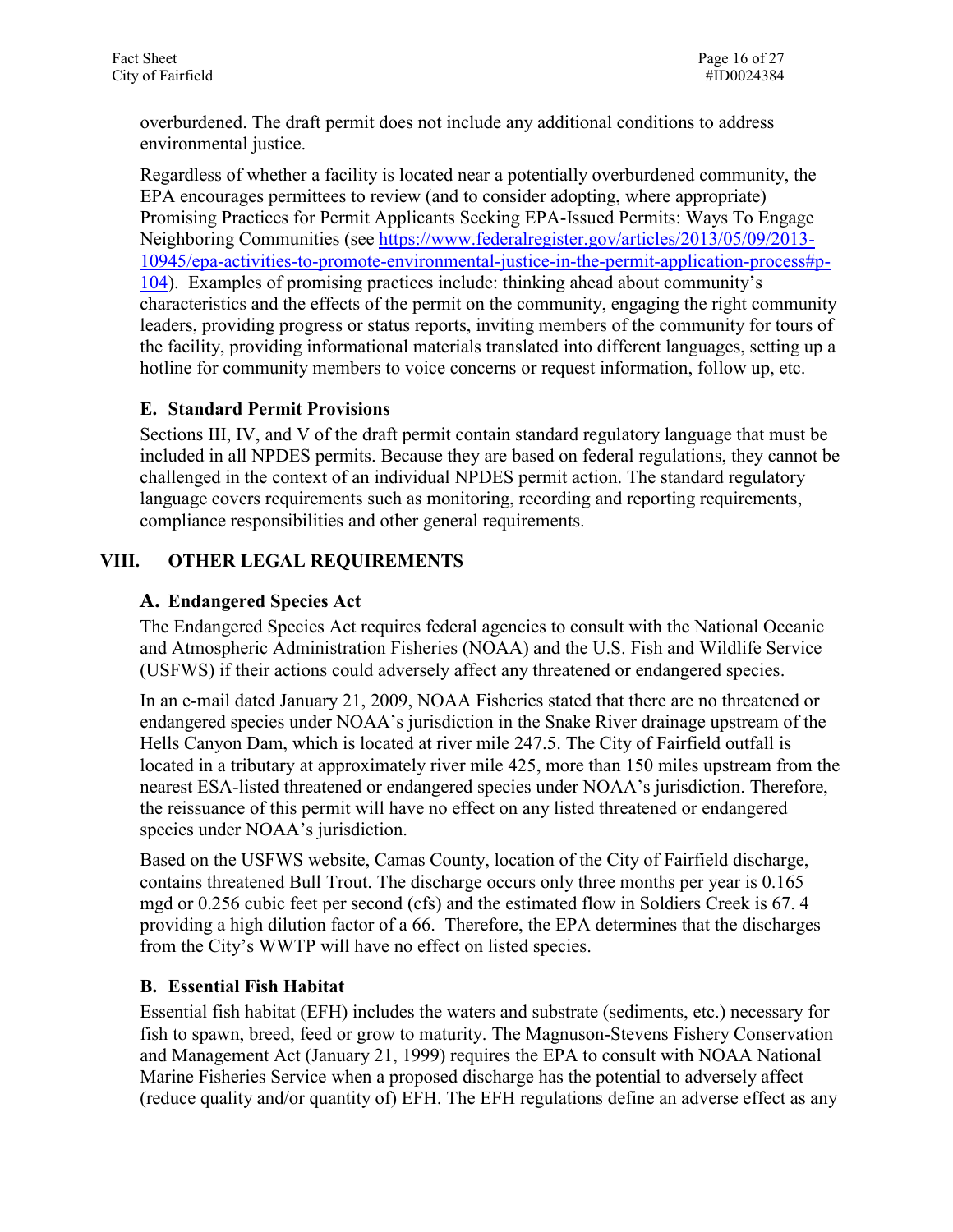impact which reduces quality or quantity of EFH and may include direct (e.g. contamination or physical disruption), indirect (e.g. loss of prey, reduction in species' fecundity), site specific, or habitat-wide impacts, including individual, cumulative, or synergistic consequences of actions.

Based on the USFW website, Camas County contains critical habitat for the threatened fish species Bull Trout. For the same reasons the EPA concluded no effect on threatened Bull Trout the EPA determines Fairfield discharges will have no effect on Bull Trout habitat.

#### <span id="page-16-0"></span>**C. State Certification**

Section 401 of the CWA requires the EPA to seek State certification before issuing a final permit. As a result of the certification, the State may require more stringent permit conditions or additional monitoring requirements to ensure that the permit complies with water quality standards, or treatment standards established pursuant to any State law or regulation.

#### <span id="page-16-1"></span>**D. Permit Expiration**

The permit will expire five years from the effective date of the permit.

#### <span id="page-16-2"></span>**IX. REFERENCES**

- 1. City of Fairfield, ID, NPDES permit, effective November 24, 2003 to November 24, 2008.
- 2. Idaho Administrative Procedures Act (IDAPA), 2006. Section 58, Water Quality Standards and Wastewater Treatment Requirements. Idaho Department of Environmental Quality Rules, Title 01, Chapter 02.
- 3. U.S. EPA, 1973. *Water Quality Criteria 1972* (EPA R3-73-033).
- 4. EPA. 1991. Technical Support Document for Water Quality-based Toxics Control. US Environmental Protection Agency, Office of Water, EPA/505/2-90-001.
- 5. EPA, 2010. U.S. EPA NPDES Permit Writer's Manual, US Environmental Protection Agency, Office of Wastewater Management, EPA-833-K-10-001.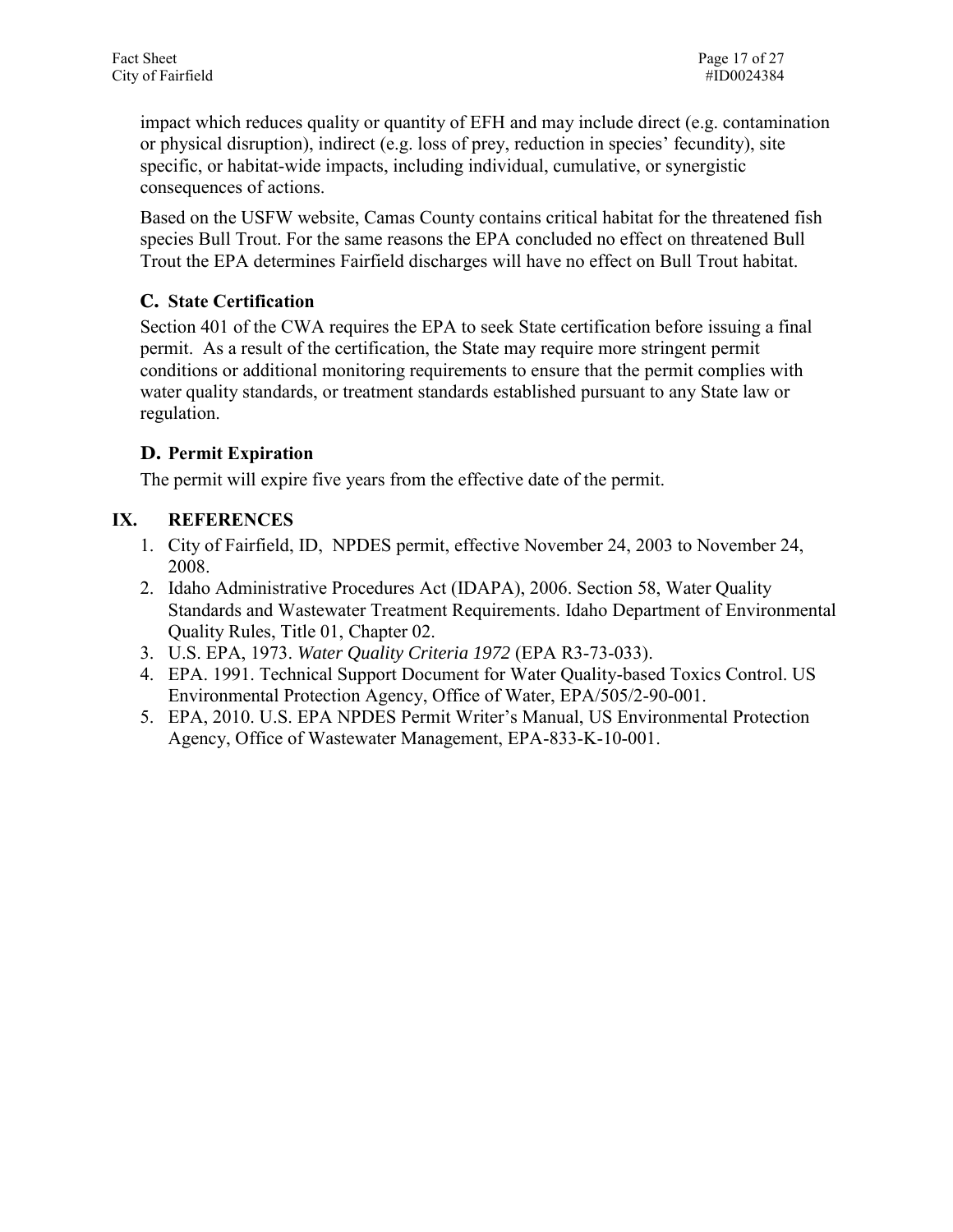<span id="page-17-0"></span>

## **Appendix A – Location Map and Treatment Train**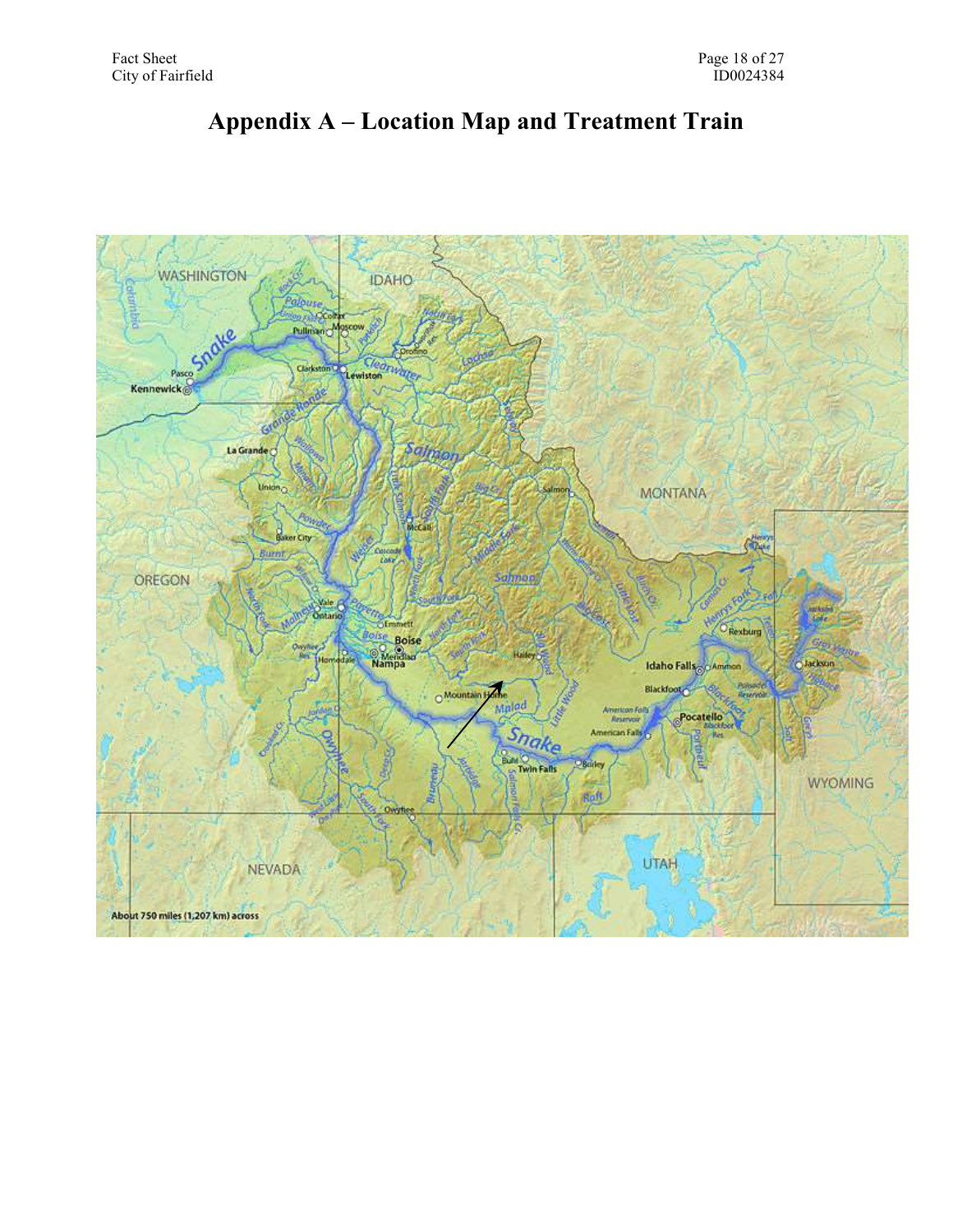

<span id="page-18-0"></span>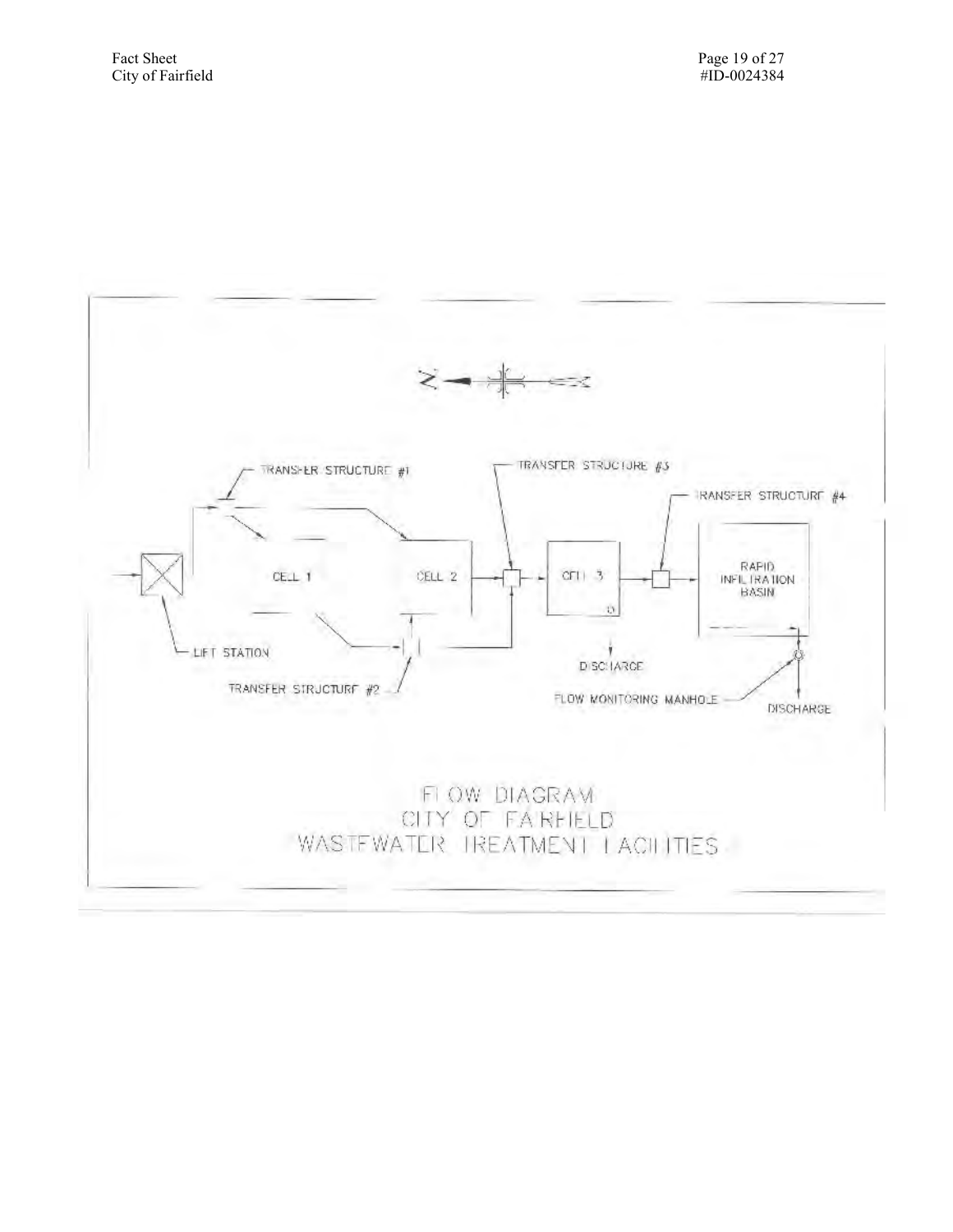# **Appendix B: Water Quality Criteria Summary**

This appendix provides a summary of water quality criteria applicable to Soldiers Creek.

 Quality Criteria for Use Classifications, and Site-Specific Surface Water Quality Criteria. The Idaho water quality standards include criteria necessary to protect designated beneficial uses. The standards are divided into three sections: General Water Quality Criteria, Surface Water EPA has determined that the criteria listed below are applicable to Soldier Creek. This determination was based on (1) the applicable beneficial uses of the river (**i.e., cold water aquatic life, primary contact recreation, agricultural water supply, industrial water supply, wildlife habitats, and aesthetics**), (2) the type of facility, (3) a review of the application materials submitted by the permittee, and (4) the quality of the water in Soldier Creek.

#### <span id="page-19-0"></span>**General Criteria (IDAPA 58.01.02.200)**

Surface waters of the state shall be free from:

- hazardous materials,
- toxic substances in concentrations that impair designated beneficial uses,
- deleterious materials,
- radioactive materials,
- floating, suspended, or submerged matter of any kind in concentrations causing nuisance or objectionable conditions or that may impair designated beneficial uses,
- excess nutrients that can cause visible slime growths or other nuisance aquatic growths impairing designated beneficial uses,
- oxygen demanding materials in concentrations that would result in an anaerobic water condition

Surface water level shall not exceed allowable level for:

- radioactive materials, or
- sediments

#### <span id="page-19-1"></span>**Numeric Criteria for Toxics (IDAPA 58.01.02.210)**

This section of the Idaho Water Quality Standards provides the numeric criteria for toxic substances for waters designated for aquatic life, recreation, or domestic water supply use. Monitoring of the effluent has shown that the following toxic pollutants have been present at detectable levels in the effluent.

#### **Ammonia**

#### <span id="page-19-2"></span>**Surface Water Criteria To Protect Aquatic Life Uses (IDAPA 58.01.02.250)**

1. pH: Within the range of 6.5 to 9.0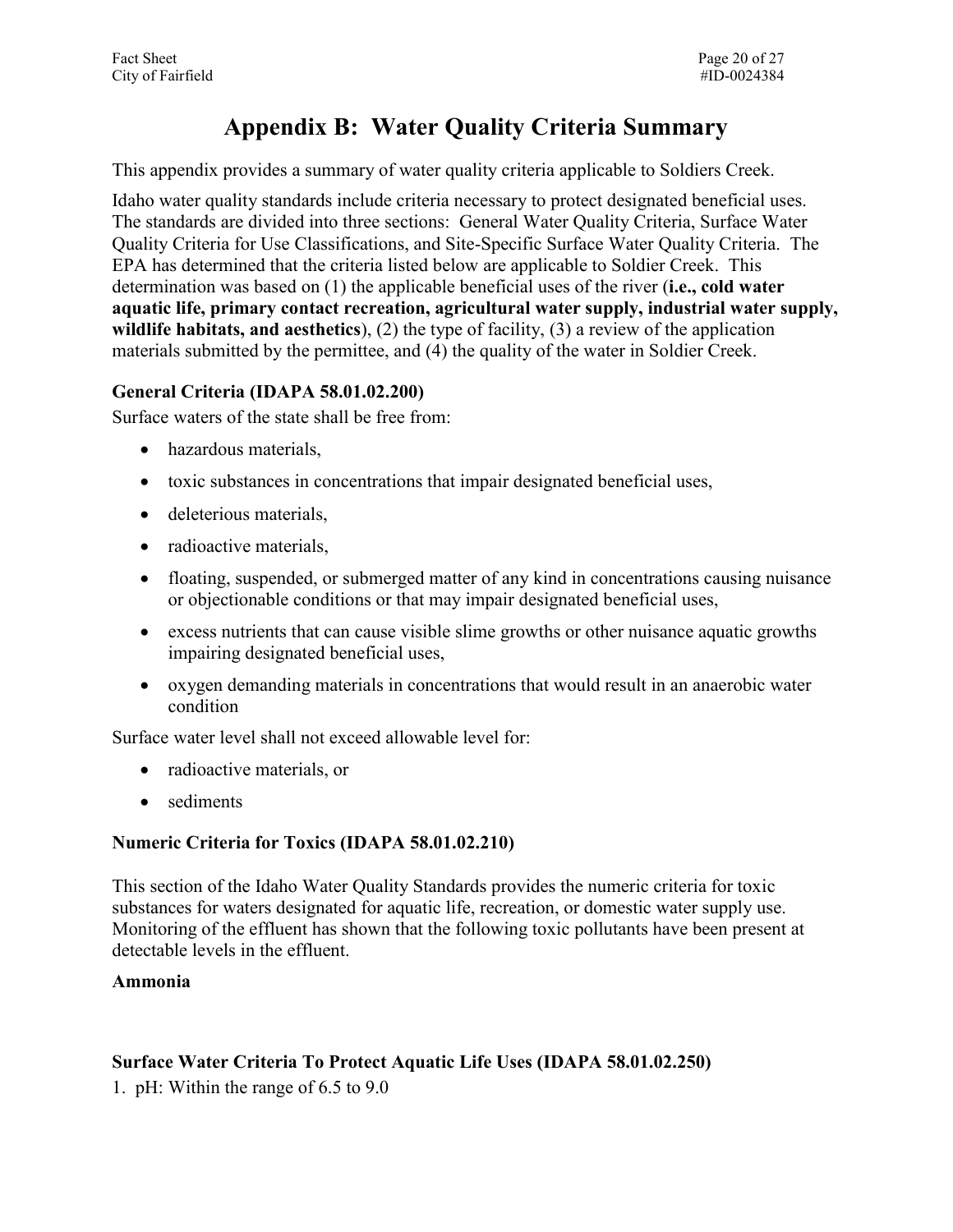- 2. Total Dissolved Gas: <110% saturation at atm. pressure.
- 3. Dissolved Oxygen: Exceed 6 mg/L at all times.

4. Temperature: Water temperatures of  $22^{\circ}$ C or less with a maximum daily average of no greater than  $19^{\circ}$ C.

5. Ammonia:

Ammonia criteria are based on a formula which relies on the pH and temperature of the receiving water, because the fraction of ammonia present as the toxic, un-ionized form increases with increasing pH and temperature. Therefore, the criteria become more stringent as pH and temperature increase.

As with any natural water body the pH and temperature of the water will vary over time. Therefore, to protect water quality criteria it is important to develop the criteria based on pH and temperature values that will be protective of aquatic life at all times.

There is insufficient data to determine the ammonia criteria. The permit requires monitoring to determine the ammonia criteria for Soldier Creek.

#### **Surface Water Quality Criteria For Recreational Use Designation (IDAPA 58.01.02.251)**

a. Geometric Mean Criterion. Waters designated for primary or secondary contact recreation are not to contain *E. coli* in concentrations exceeding a geometric mean of 126 *E. coli* organisms per 100 ml based on a minimum of 5 samples taken every 3 to 7 days over a 30 day period.

b. Use of Single Sample Values: This section states that that a water sample that exceeds certain "single sample maximum" values indicates a likely exceedance of the geometric mean criterion, although it is not, in and of itself, a violation of water quality standards. For waters designated for primary contact recreation, the "single sample maximum" value is 406 organisms per 100 ml (IDAPA 58.01.02.251.01.b.ii.). for primary and contact recreation.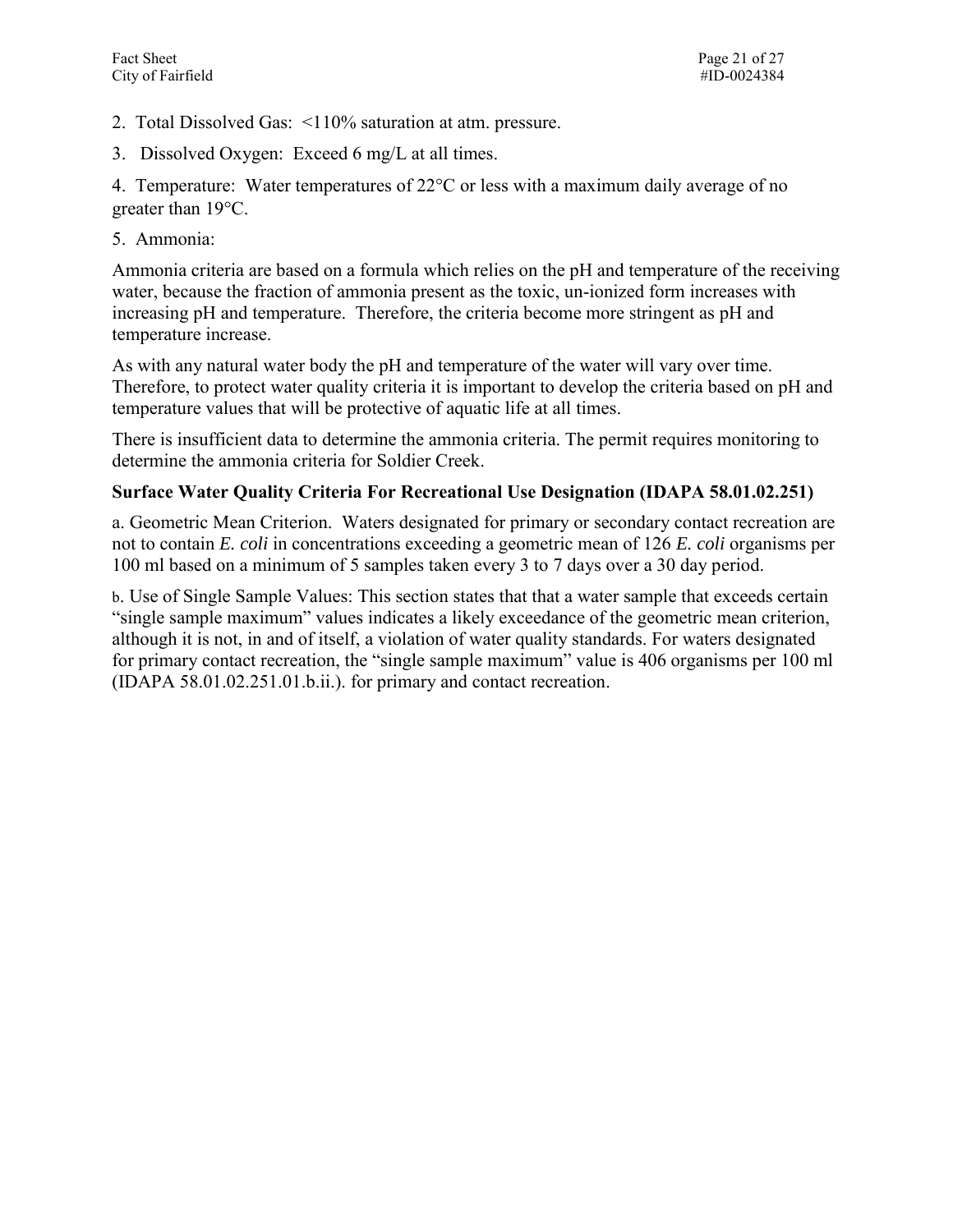# <span id="page-21-0"></span>**Appendix C – Basis for Effluent Limitations**

The following discussion explains in more detail the statutory and regulatory basis for the technology and water quality-based effluent limits in the draft permit. Part A discusses technology-based effluent limits, Part B discusses water quality-based effluent limits in general and Part C discusses facility specific water quality-based effluent limits.

#### <span id="page-21-1"></span> **A. Technology-Based Effluent Limits**

The CWA requires POTWs to meet requirements based on available wastewater treatment technology. Section 301 of the CWA established a required performance level, referred to as "secondary treatment," which all POTWs were required to meet by July 1, 1977. The EPA has developed and promulgated "secondary treatment" effluent limitations, which are found in 40 CFR 133.102. These technology-based effluent limits apply to all municipal wastewater treatment plants and identify the minimum level of effluent quality attainable by application of secondary treatment in terms of BOD<sub>5</sub>, TSS and pH. The federally promulgated secondary treatment effluent limits are listed in Table B-1.

| <b>Table B-1: Secondary Treatment Effluent Limits</b><br>(40 CFR 133.102) |                                    |                            |                     |  |  |  |
|---------------------------------------------------------------------------|------------------------------------|----------------------------|---------------------|--|--|--|
| <b>Parameter</b>                                                          | Average<br><b>Monthly</b><br>Limit | Average<br>Weekly<br>Limit | Range               |  |  |  |
| BOD <sub>5</sub>                                                          | $30 \text{ mg/L}$                  | $45 \text{ mg/L}$          |                     |  |  |  |
| <b>TSS</b>                                                                | $30 \text{ mg/L}$                  | $45 \text{ mg/L}$          |                     |  |  |  |
| <b>Removal Rates</b><br>for BOD <sub>5</sub> and<br><b>TSS</b>            | 85%<br>(minimum)                   |                            |                     |  |  |  |
| pH                                                                        |                                    |                            | $6.0 - 9.0$<br>S.u. |  |  |  |

#### *Mass-based Limits*

 The federal regulations at 40 CFR §122.45(b) and (f) require that POTW limitations to be expressed in lbs/day, are calculated as follows based on the design flow: expressed as mass-based limits using the design flow of the facility. The mass-based limits,

Mass-based limit (lbs/day) = concentration limit (mg/L)  $\times$  design flow (mgd)  $\times$  8.34

The mass limits for BOD<sub>5</sub> and TSS are calculated as follows, using 0.165 mgd for design flow, the same value used to calculate load limits in the current permit: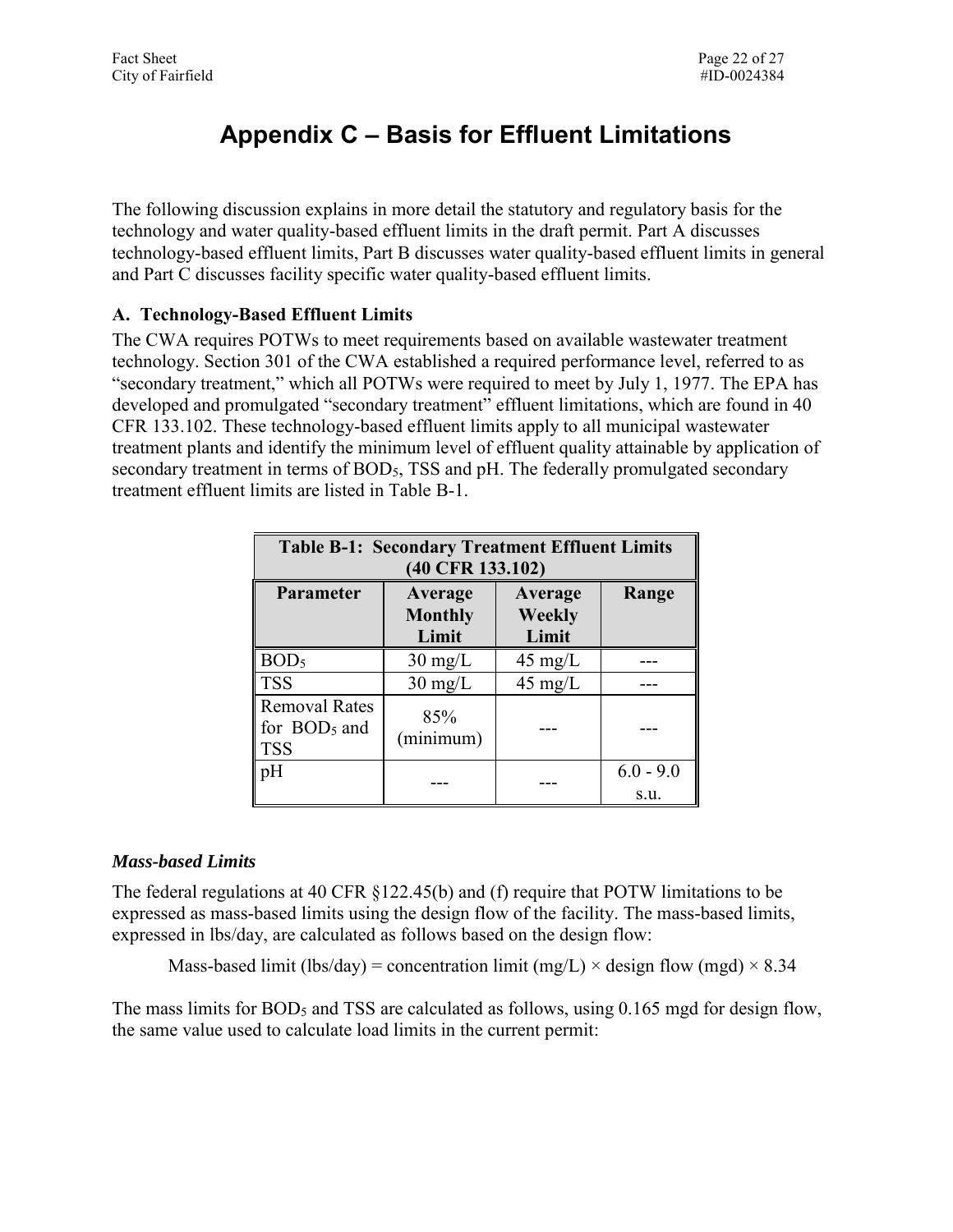$BOD<sub>5</sub>$ 

```
Average Monthly Limit = 30 mg/L \times 0.165 mgd \times 8.34 = 41 lbs/day
Average Weekly Limit = 45 \text{ mg/L} \times 0.165 \text{ mgd} \times 8.34 = 62 \text{ lbs/day}
```
TSS

Average Monthly Limit = 30 mg/L  $\times$  0.165 mgd  $\times$  8.34 = 41 lbs/day

Average Weekly Limit =  $45 \text{ mg/L} \times 0.165 \text{ mgd} \times 8.34 = 62 \text{ lbs/day}$ 

#### <span id="page-22-0"></span> **B. Water Quality-Based Effluent Limits**

#### *Statutory Basis for Water Quality-Based Limits*

Section 301(b)(1)(C) of the CWA requires the development of limitations in permits necessary to meet water quality standards. Discharges to State or Tribal waters must also comply with limitations imposed by the State or Tribe as part of its certification of NPDES permits under section 401 of the CWA. Federal regulations at 40 CFR 122.4(d) prohibit the issuance of an NPDES permit that does not ensure compliance with the water quality standards of all affected States.

 from and complies with all applicable water quality standards. The NPDES regulation (40 CFR 122.44(d)(1)) implementing Section 301(b)(1)(C) of the CWA requires that permits include limits for all pollutants or parameters which are or may be discharged at a level which will cause, have the reasonable potential to cause, or contribute to an excursion above any State or Tribal water quality standard, including narrative criteria for water quality, and that the level of water quality to be achieved by limits on point sources is derived

The regulations require that this evaluation be made using procedures which account for existing controls on point and nonpoint sources of pollution, the variability of the pollutant in the effluent, species sensitivity (for toxicity), and where appropriate, dilution in the receiving water. The limits must be stringent enough to ensure that water quality standards are met and must be consistent with any available wasteload allocation.

#### *Reasonable Potential Analysis*

 chemical specific numeric criteria are needed, a projection of the receiving water concentration When evaluating the effluent to determine if water quality-based effluent limits based on downstream of where the effluent enters the receiving water for each pollutant of concern is made. The chemical-specific concentration of the effluent and receiving water and, if appropriate, the dilution available from the receiving water are factors used to project the receiving water concentration. If the projected concentration of the receiving water exceeds the numeric criterion for a limited parameter, then there is a reasonable potential that the discharge may cause or contribute to an excursion above the applicable water quality standard, and a water quality-based effluent limit is required.

 The *Technical Support Document for Water Quality-Based Toxics Control* (EPA, 1991) ( TSD) and the Idaho Water Quality Standards (WQS) recommend the flow conditions for use in calculating water quality-based effluent limits (WQBELs) using steady-state modeling. The TSD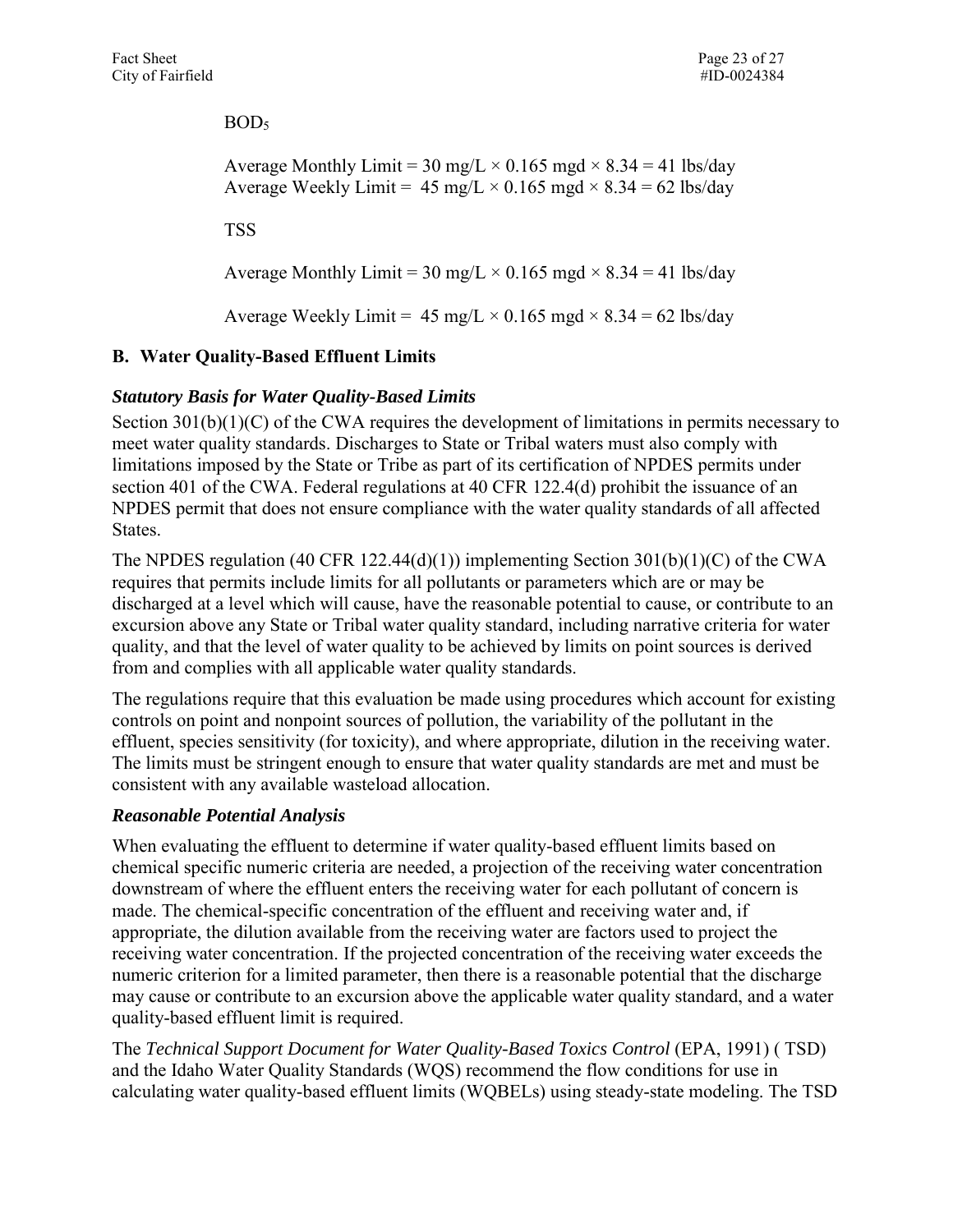chronic criteria and the lowest one-day average flow rate expected to occur once every ten years  $(1Q10)$  for acute criteria. and the Idaho WQS state that WQBELs intended to protect aquatic life uses should be based on the lowest seven-day average flow rate expected to occur once every ten years (7Q10) for

(1Q10) for acute criteria.<br>Because the chronic criterion for ammonia is a 30-day average concentration not to be exceeded more than once every three years, EPA has used the 30B3 for the chronic ammonia criterion instead of the 7Q10. The 30B3 is a biologically-based flow rate designed to ensure an excursion frequency of no more than once every three years for a 30-day average flow rate. For human health criteria, the Idaho water quality standards recommend the 3005 flow rate for noncarcinogens, and the harmonic mean flow rate for carcinogens.

 Sometimes it is appropriate to allow a small volume of receiving water to provide dilution of the effluent; these volumes are called mixing zones. Mixing zone allowances will increase the the State. allowable mass loadings of the pollutant to the water body and decrease treatment requirements. Mixing zones can be used only when there is adequate receiving water flow volume and the concentration of the pollutant of concern in the receiving water is below the numeric criterion necessary to protect the designated uses of the water body. Mixing zones must be authorized by

#### **Procedures for Deriving Water Quality-based Effluent Limits**

The first step in developing a water quality-based effluent limit is to develop a wasteload allocation (WLA) for the pollutant. A wasteload allocation is the concentration or loading of a pollutant that the permittee may discharge without causing or contributing to an exceedance of water quality standards in the receiving water.

Wasteload allocations are determined in one of the following ways:

1. TMDL-Based Wasteload Allocation

Where the receiving water quality does not meet water quality standards, the wasteload allocation is generally based on a TMDL developed by the State. A TMDL is a determination of the amount of a pollutant from point, non-point and natural background sources that may be discharged to a water body without causing the water body to exceed the criterion for that pollutant. Any loading above this capacity risks violating water quality standards.

To ensure that these waters will come into compliance with water quality standards Section 303(d) of the CWA requires States to develop TMDLs for those water bodies that will not meet water quality standards even after the imposition of technology-based effluent limitations. The first step in establishing a TMDL is to determine the assimilative capacity (the loading of pollutant that a water body can assimilate without exceeding water quality standards). The next step is to divide the assimilative capacity into allocations for non-point sources (load allocations), point sources (wasteload allocations), natural background loadings and a margin of safety to account for any uncertainties. Permit limitations are then developed for point sources that are consistent with the wasteload allocation for the point source. No allocations were provided for Fairfield.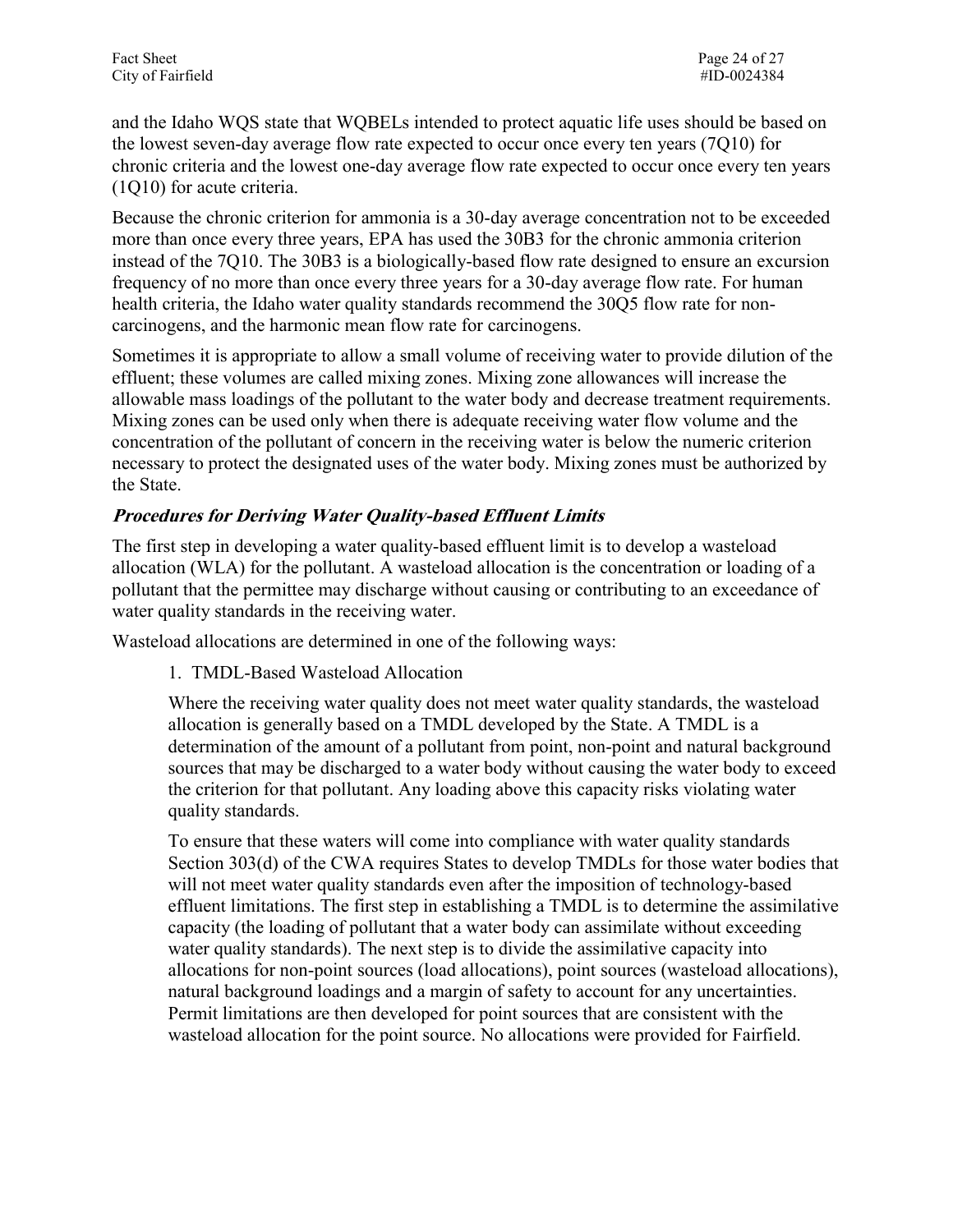#### 2. Mixing zone based WLA

When the State authorizes a mixing zone for the discharge, the WLA is calculated by using a simple mass balance equation. The equation takes into account the available dilution provided by the mixing zone and the background concentrations of the pollutant.

3. Criterion as the Wasteload Allocation

 exceedance of the criteria. In some cases a mixing zone cannot be authorized, either because the receiving water is already at, or exceeds, the criterion, the receiving water flow is too low to provide dilution, or the facility can achieve the effluent limit without a mixing zone. In such cases, the criterion becomes the wasteload allocation. Establishing the criterion as the wasteload allocation ensures that the effluent discharge will not contribute to an

#### <span id="page-24-0"></span>**C. Facility-Specific Water Quality-based Limits**

 approach described in Chapter 5 of the TSD to obtain daily maximum and monthly average limits. This procedure will be used during the next permit cycle to determine reasonable Once the WLA has been developed, the EPA applies the statistical permit limit derivation permit limits. This approach takes into account effluent variability (using the CV), sampling frequency and the difference in time frames between the monthly average and daily maximum potential for ammonia and effluent limits if necessary.

#### *Floating, Suspended or Submerged Matter/Oil and Grease*

 The Idaho Water Quality Standards (IDAPA 58.01.02.200.05) require surface waters of the State or visible foam or oil and grease other than trace amounts. to be free from floating, suspended or submerged matter of any kind in concentrations causing nuisance or objectionable conditions that may impair designated beneficial uses. A narrative condition is proposed for the draft permit that states there must be no discharge of floating solids

#### *pH*

 The Idaho Water Quality Standards (IDAPA 58.01.02.250.01.a) require surface waters of the requirements and technology-based requirements are met, the draft permit incorporates the more upper limit of the technology-based limits (9.0 standard units). State to have a pH value within the range of 6.5 - 9.5 standard units. It is anticipated that mixing zones will not be authorized for the water quality-based criterion for pH. Therefore, this criterion must be met when the effluent is discharged to the receiving water. The technology-based effluent limits for pH are 6.0 - 9.0 standard units. To ensure that both water quality-based stringent lower limit of the water quality standards (6.5 standard units) and the more stringent

#### *Ammonia, Total (as Nitrogen)*

 The Idaho Water Quality Standards contain criteria for the protection of aquatic life from the to the equations in Table B-2. toxic effects of ammonia (IDAPA 58.01.02.250.01.d.). The water quality standards apply the criteria for early life stages to water bodies (IDAPA 58.01.02.250.01.d.(3)). The criteria are dependent on pH and temperature, because the fraction of ammonia present as the toxic, unionized form increases with increasing pH and temperature. Therefore, the criteria become more stringent as pH and temperature increase. Fresh water ammonia criteria are calculated according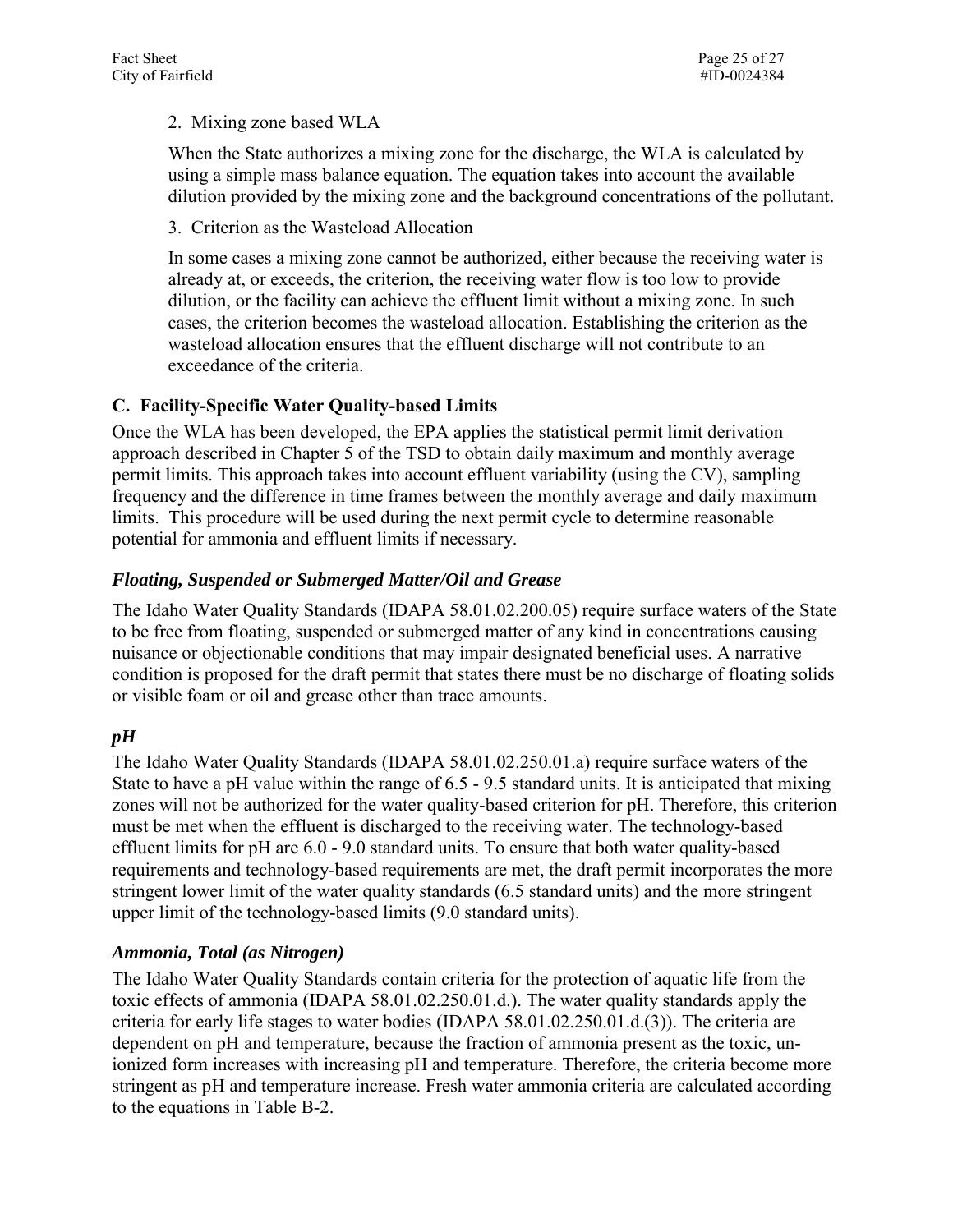|                   | <b>Table B-2: Water Quality Criteria for Ammonia</b>  |                                                                                                                                |  |  |  |  |
|-------------------|-------------------------------------------------------|--------------------------------------------------------------------------------------------------------------------------------|--|--|--|--|
|                   | <b>Acute Criterion</b> <sup>1</sup>                   | <b>Chronic Criterion</b>                                                                                                       |  |  |  |  |
| <b>Equations:</b> | ٦q<br>0.275<br>$1+10^{7.204-pH}$<br>$1+10^{pH-7.204}$ | 2.487<br>0.0577<br>$\vert \times$ MIN(2.85,1.45 $\times$ 10 <sup>0.028(25-T)</sup> )<br>$1+10^{pH-7.688}$<br>$1+10^{7.688-pH}$ |  |  |  |  |

 To derive the acute and chronic criteria ammonia criteria for Soldiers Creek in the next permit issuance receiving water pH and temperature monitoring are required.

#### *Escherichia coli (E. coli) Bacteria*

 concentrations exceeding 126 organisms per 100 ml as a geometric mean based on a minimum of five samples taken every three to five days over a thirty day period (IDAPA 58.01.02.251.01.a). The proposed compliance monitoring schedule contains a monthly geometric mean effluent limit for *E. coli* of 126 organisms per 100 ml and a minimum sampling frequency of five grab samples The Snake River at the point of discharge is designated for primary contact recreation. Waters of the State of Idaho that are designated for recreation are not to contain *E. coli* bacteria in per calendar month.

 The Idaho Water Quality Standards also state that for primary contact recreation a single water criterion, although it is not, in and of itself, a violation of water quality standards (IDAPA § sample that exceeds 406 organisms/100 ml indicates a likely exceedance of the geometric mean 58.01.02.251.01.b.ii).

 included an instantaneous (single grab sample) maximum effluent limit for *E. coli* of 406 criterion. The goal of a water quality-based effluent limit is to ensure a low probability that water quality standards will be exceeded in the receiving water as a result of a discharge, while considering the variability of the pollutant in the effluent (EPA, 1991). Because a single sample value exceeding 406 organisms/100 ml may indicate an exceedance of the geometric mean criterion, the EPA has organisms/100 ml, in addition to a monthly geometric mean limit of 126 organisms/100 ml, which directly implements the water quality criterion for *E. coli*. This will ensure that the discharge will have a low probability of exceeding the geometric mean criterion for *E. coli* and provide warning of and opportunity to avoid possible non-compliance with the geometric mean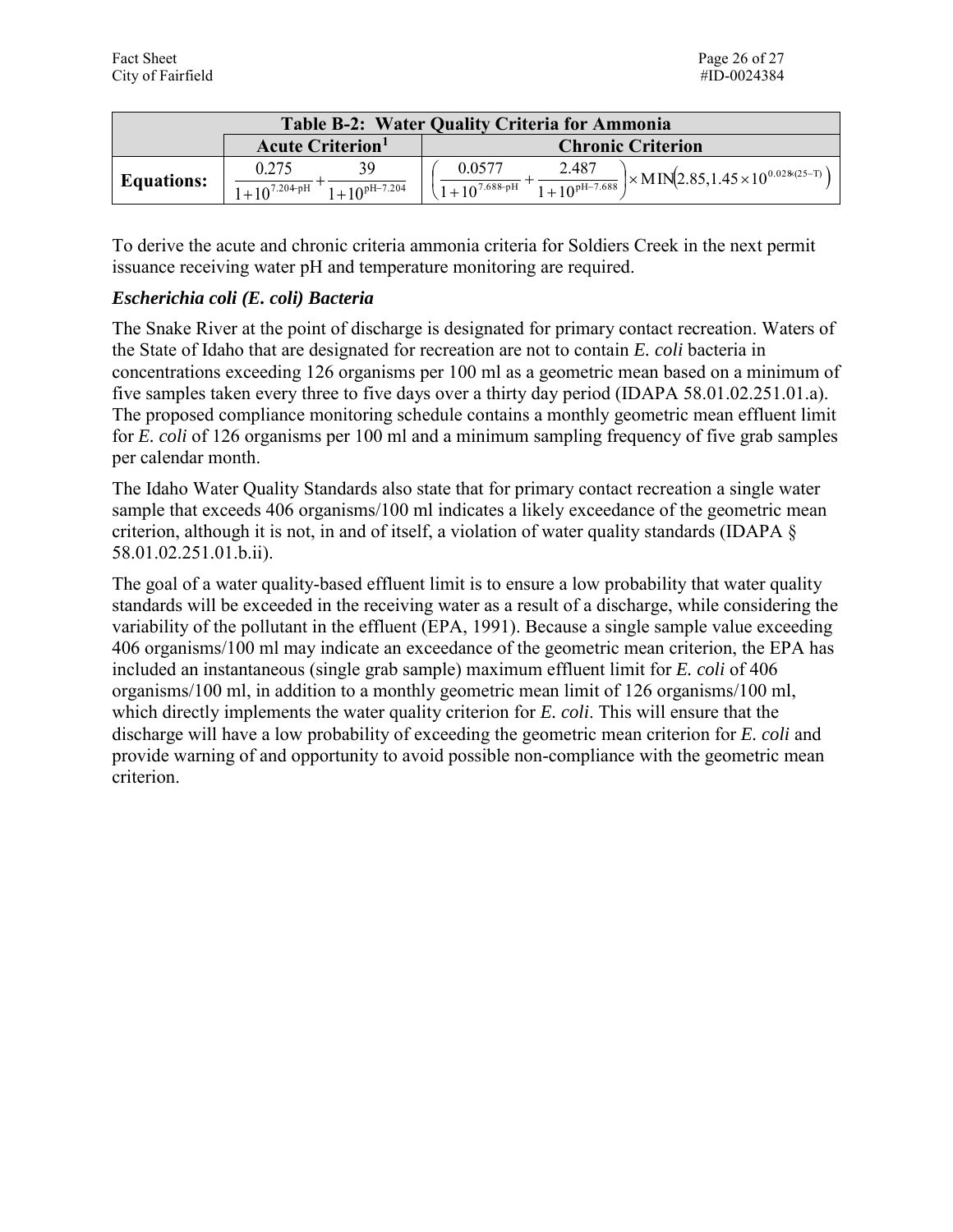# <span id="page-26-0"></span> **Appendix D –IDEQ Draft 401 Certification**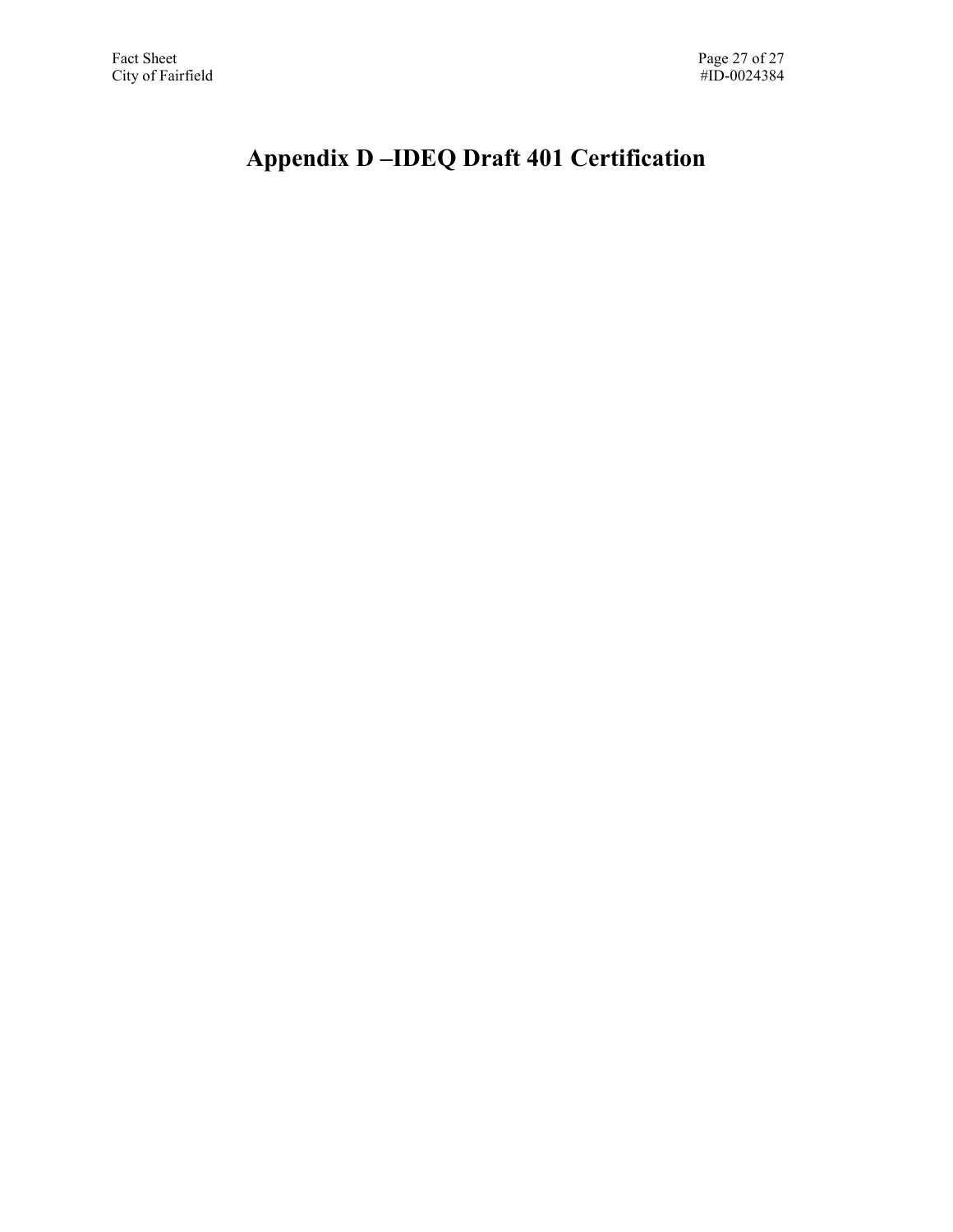

Idaho Department of Environmental Quality Draft §401 Water Quality Certification

March 3, 2015

#### NPDES Permit Number(s): ID0024384 / City of Fairfield

#### Receiving Water Body: Soldier Creek

Pursuant to the provisions of Section 401(a)(1) of the Federal Water Pollution Control Act (Clean Water Act), as amended; 33 U.S.C. Section  $1341(a)(1)$ ; and Idaho Code §§ 39-101 et seq. and 39-3601 et seq., the Idaho Department of Environmental Quality (DEQ) has authority to review National Pollutant Discharge Elimination System (NPDES) permits and issue water quality certification decisions.

Based upon its review of the above-referenced permit and associated fact sheet, DEQ certifies that if the permittee complies with the terms and conditions imposed by the permit along with the conditions set forth in this water quality certification, then there is reasonable assurance the discharge will comply with the applicable requirements of Sections 301, 302, 303, 306, and 307 of the Clean Water Act, the Idaho Water Quality Standards (WQS) (IDAPA 58.01.02), and other appropriate water quality requirements of state law.

This certification does not constitute authorization of the permitted activities by any other state or federal agency or private person or entity. This certification does not excuse the permit holder from the obligation to obtain any other necessary approvals, authorizations, or permits, including without limitation, the approval from the owner of a private water conveyance system, if one is required, to use the system in connection with the permitted activities.

# Antidegradation Review

The WQS contain an antidegradation policy providing three levels of protection to water bodies in Idaho (IDAPA 58.01.02.051).

- Tier 1 Protection. The first level of protection applies to all water bodies subject to Clean Water Act jurisdiction and ensures that existing uses of a water body and the level of water quality necessary to protect those existing uses will be maintained and protected  $(IDAPA 58.01.02.051.01; 58.01.02.052.01)$ . Additionally, a Tier 1 review is performed for all new or reissued permits or licenses (IDAPA 58.01.02.052.07).
- Tier 2 Protection. The second level of protection applies to those water bodies considered high quality and ensures that no lowering of water quality will be allowed unless deemed necessary to accommodate important economic or social development (IDAPA 58.01.02.051.02; 58.01.02.052.08).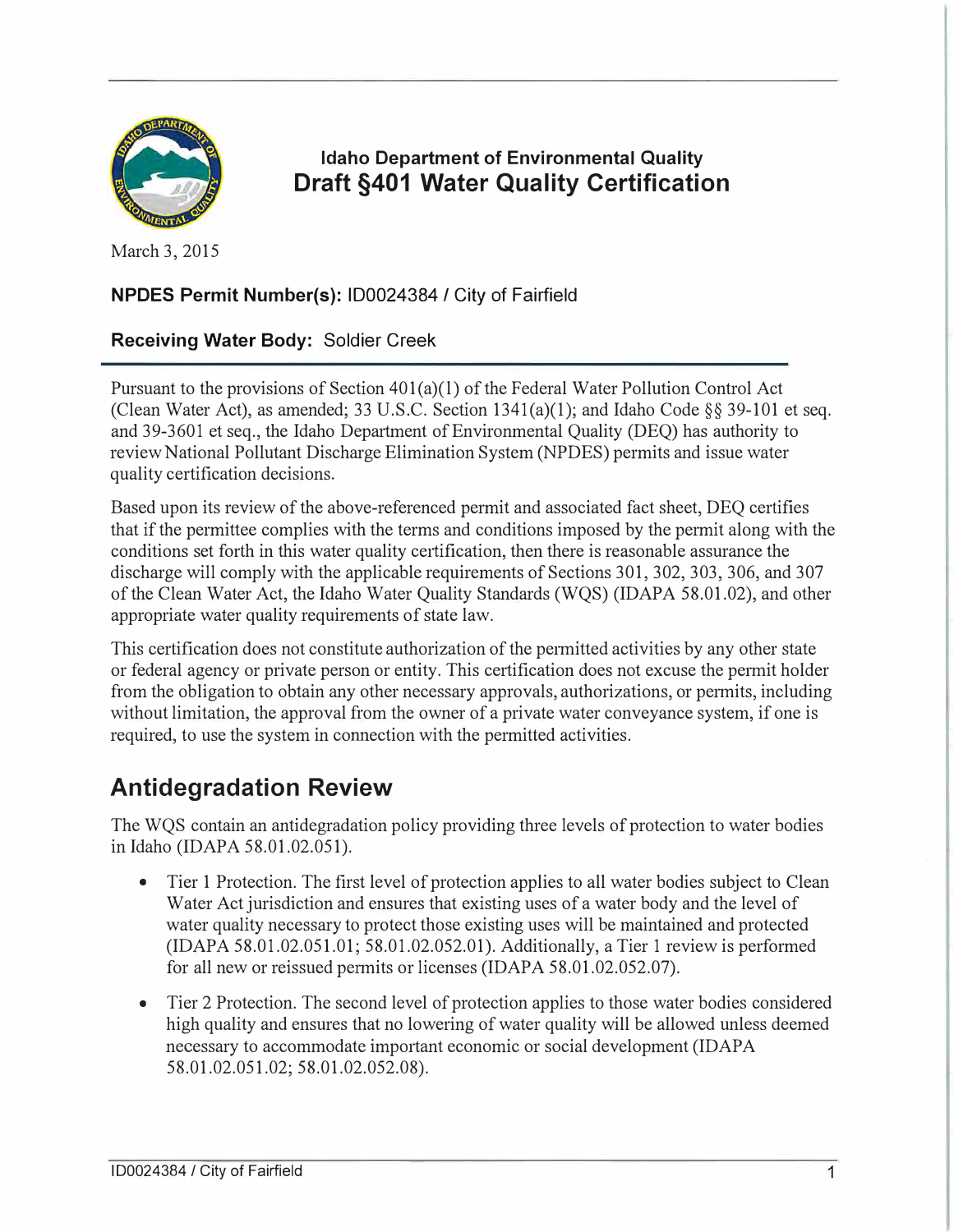• Tier 3 Protection. The third level of protection applies to water bodies that have been designated outstanding resource waters and requires that activities not cause a lowering of water quality (IDAPA 58.01.02.051.03; 58.01.02.052.09).

DEQ is employing a water body by water body approach to implementing Idaho's antidegradation policy. This approach means that any water body fully supporting its beneficial uses will be considered high quality (IDAPA 58.01.02.052.05.a). Any water body not fully supporting its beneficial uses will be provided Tier 1 protection for that use, unless specific circumstances warranting Tier 2 protection are met (IDAPA 58.01.02.052.05.c). The most recent federally approved Integrated Report and supporting data are used to determine support status and the tier of protection (IDAPA 58.01.02.052.05).

# Pollutants of Concern

The Fairfield Wastewater Treatment Plant (WWTP) discharges the following pollutants of concern: BOD5, total suspended solids (TSS), Escherichia coli (E. coli), pH, and total ammonia  $(NH<sub>3</sub>)$ . Effluent limits have been developed for BOD<sub>5</sub>, TSS, E. coli and pH. No effluent limits are proposed for NH3.

# Receiving Water Body Level of Protection

The Fairfield WWTP discharges via an unnamed drainage ditch to Soldier Creek within the Camas Creek Subbasin assessment unit (AU) 17040220SK011\_02 (Soldier Creek- Wardrop Creek to mouth). Soldier Creek is undesignated. DEQ presumes undesignated waters in the state will support cold water aquatic life and primary and secondary contact recreation beneficial uses; therefore, undesignated waters, which are not man-made or private, are protected for these uses (IDAPA 58.01.02.101.01.a). In addition to these uses, all waters of the state are protected for agricultural and industrial water supply, wildlife habitat, and aesthetics (IDAPA 58.01.02.100).

According to DEQ's 2012 Integrated Report, Soldier Creek is not fully supporting one or more of its assessed uses. The aquatic life use is not fully supported. Causes of impairment include: sedimentation/siltation, water temperature and other flow regime alterations. The contact recreation beneficial use is fully supported based on E. coli data collected by DEQ on Soldier Creek for the Camas Creek TMDL (2005 EPA approved). As such, DEQ will provide Soldier Creek Tier 1 protection (IDAPA 58.01.02.051.01) for the aquatic life use and Tier 2 protection (IDAPA 58.01.02.051.02) in addition to Tier 1 for the contact recreation use (IDAPA 58.01.02.052.05.c).

# Protection and Maintenance of Existing Uses (Tier 1 Protection)

As noted above, a Tier 1 review is performed for all new or reissued permits or licenses, applies to all waters subject to the jurisdiction of the Clean Water Act, and requires demonstration that existing uses and the level of water quality necessary to protect existing uses shall be maintained and protected. In order to protect and maintain designated and existing beneficial uses, a permitted discharge must comply with narrative and numeric criteria of the Idaho WQS, as well as other provisions of the WQS such as Section 055, which addresses water quality limited waters. The numeric and narrative criteria in the WQS are set at levels that ensure protection of designated beneficial uses. The effluent limitations and associated requirements contained in the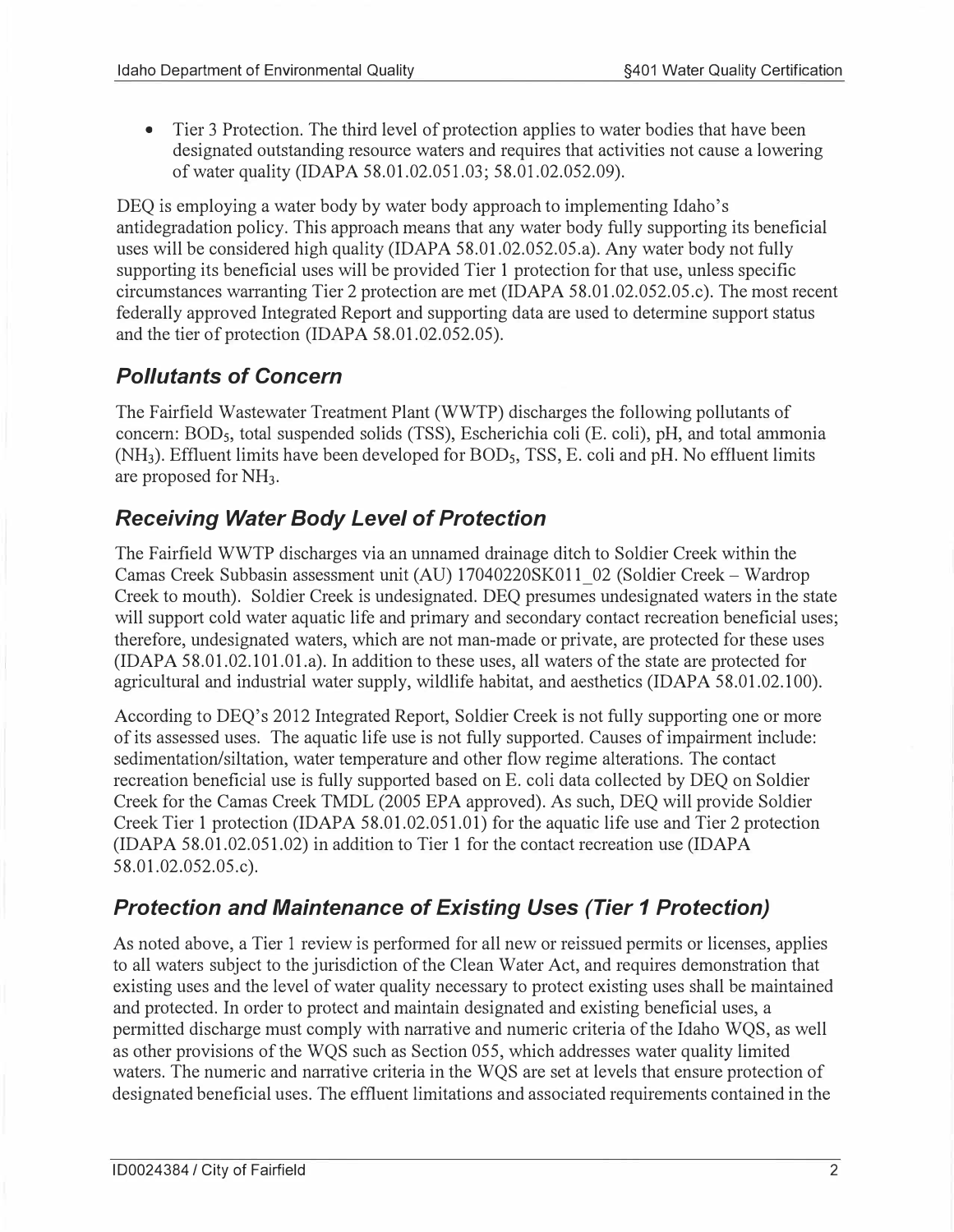Fairfield WWTP permit are set at levels that ensure compliance with the narrative and numeric criteria in the WQS.

Water bodies not supporting existing or designated beneficial uses must be identified as water quality limited, and a total maximum daily load (TMDL) must be prepared for those pollutants causing impairment. A central purpose of TMDLs is to establish wasteload allocations for point source discharges, which are set at levels designed to help restore the water body to a condition that supports existing and designated beneficial uses. Discharge permits must contain limitations that are consistent with wasteload allocations in the approved TMDL.

Prior to the development of the TMDL, the WQS require the application of the antidegradation policy and implementation provisions to maintain and protect uses (IDAPA 58.01.02.055.04).

The EPA-approved Camas Creek TMDL (2005) establishes wasteload allocations for TSS and bedload sediments and temperature. Wasteload allocation for the City of Fairfield for sediment and temperature are provided in the TMDL. These wasteload allocations are designed to ensure Soldier Creek will achieve the water quality necessary to support its existing and designated aquatic life beneficial uses and comply with the applicable numeric and narrative criteria. The effluent limitations and associated requirements contained in the Fairfield WWTP permit are set at levels that are consistent with these wasteload allocations.

In sum, the effluent limitations and associated requirements contained in the Fairfield WWTP permit are set at levels that ensure compliance with the narrative and numeric criteria in the WQS and the wasteload allocations established in the Camas Creek TMDL. Therefore, DEQ has determined the permit will protect and maintain existing and designated beneficial uses in the unnamed drainage ditch, which then discharges to Soldier Creek in compliance with the Tier 1 provisions of Idaho's WQS (IDAPA 58.01.02.051.01 and 58.01.02.052.07).

# High-Quality Waters (Tier 2 Protection)

Soldier Creek is considered high quality for contact recreation. As a result, DEQ has conducted a tier 2 analysis with respect to the City's discharge.

To determine whether degradation will occur, DEQ must evaluate how the permit issuance will affect water quality for each pollutant that is relevant to contact recreation uses of Soldier Creek  $(IDAPA 58.01.02.052.05)$ . These include the following: E. coli. Effluent limits are set in the proposed and existing permit for E. coli.

For a reissued permit or license, the effect on water quality is determined by looking at the difference in water quality that would result from the activity or discharge as authorized in the current permit and the water quality that would result from the activity or discharge as proposed in the reissued permit or license (IDAPA  $58.01.02.052.06.a$ ). For a new permit or license, the effect on water quality is determined by reviewing the difference between the existing receiving water quality and the water quality that would result from the activity or discharge as proposed in the new permit or license (IDAPA  $58.01.02.052.06.a$ ).

### Pollutants with Limits in the Current and Proposed Permit

For pollutants that are currently limited and will have limits under the reissued permit, the current discharge quality is based on the limits in the current permit or license (IDAP A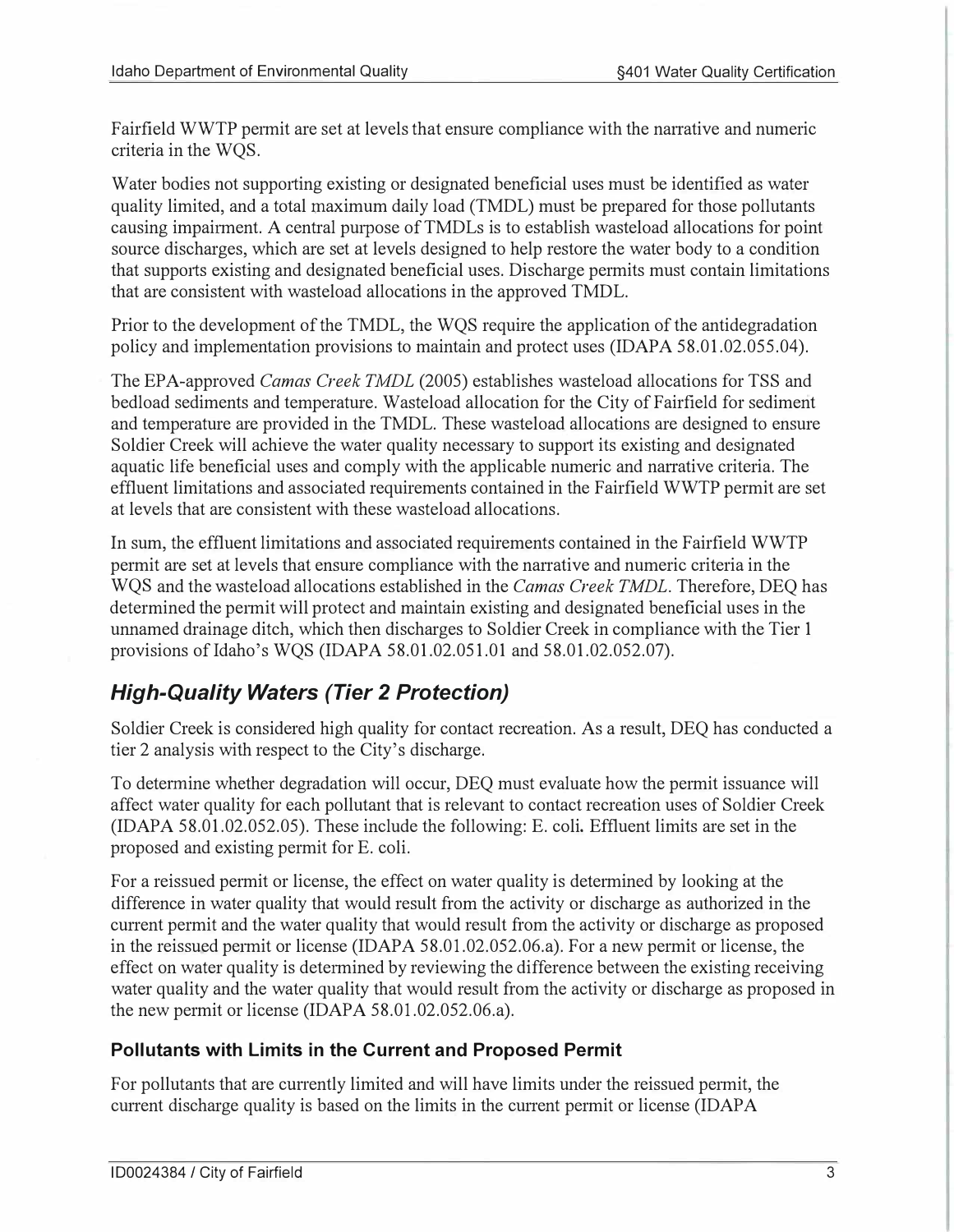58.01.02.052.06.a.i), and the future discharge quality is based on the proposed permit limits  $(IDAPA 58.01.02.052.06.a.ii)$ . For the Fairfield WWTP permit, this means determining the permit's effect on water quality based upon the limits for E. coli in the current and proposed permits because E. coli is the only pollutant of concern for recreational uses. Table 1 provides a summary of the current permit limits and the proposed or reissued permit limits.

| Table 1. Comparison of current and proposed permit limits for pollutants of concern relevant to<br>uses receiving Tier 2 protection. |                                  |                        |  |  |
|--------------------------------------------------------------------------------------------------------------------------------------|----------------------------------|------------------------|--|--|
|                                                                                                                                      | <b>Current Permit: 2003-2008</b> | <b>Proposed Permit</b> |  |  |

| <b>Units</b>                                                      | Average<br><b>Monthly</b> | Average<br><b>Weekly</b> | <b>Single</b><br><b>Sample</b> | Average<br><b>Monthly</b>                                                                                                 | Average<br>Weekly | Single<br>Sample | Change <sup>a</sup>                           |
|-------------------------------------------------------------------|---------------------------|--------------------------|--------------------------------|---------------------------------------------------------------------------------------------------------------------------|-------------------|------------------|-----------------------------------------------|
|                                                                   |                           |                          |                                |                                                                                                                           |                   |                  |                                               |
|                                                                   |                           |                          |                                |                                                                                                                           |                   |                  |                                               |
| mg/L                                                              | 30                        | 45                       |                                | 30                                                                                                                        | 45                |                  |                                               |
| lb/day                                                            | 41                        | 62                       |                                | 41                                                                                                                        | 62                |                  | <b>NC</b>                                     |
| % removal                                                         | 85%                       |                          |                                | 85%                                                                                                                       |                   |                  |                                               |
| mg/L                                                              | 30                        | 45                       |                                | 30                                                                                                                        | 45                |                  |                                               |
| lb/day                                                            | 41                        | 62                       |                                | 41                                                                                                                        | 62                | --               | <b>NC</b>                                     |
| % removal                                                         | 85%                       |                          |                                | 85%                                                                                                                       |                   |                  |                                               |
| standard units                                                    |                           |                          |                                |                                                                                                                           |                   |                  | N <sub>C</sub>                                |
| no./100 mL                                                        | 126                       |                          | 406                            | 126                                                                                                                       |                   | 406              | NC.                                           |
| Pollutants with no limits in both the current and proposed permit |                           |                          |                                |                                                                                                                           |                   |                  |                                               |
| mg/L                                                              |                           |                          | Report                         |                                                                                                                           |                   | Report           | <b>NC</b>                                     |
|                                                                   |                           | Limit                    | Limit                          | GUITEIR FEITHR. 2009-2000<br>Limit<br>Pollutants with limits in both the current and proposed permit<br>6.5-9.0 all times | Limit             | Limit            | THUNNSON LOTING<br>Limit<br>6.5-9.0 all times |

 $^a$  NC = no change.

The proposed pennit limits for pollutants of concern in Table 1, E. coli, are the same as, or more stringent than, those in the current permit ("NC" in change column). In addition, the proposed permit limits for other pollutants not relevant to recreational uses are also the same as or more stringent then current limits. Therefore, no adverse change in water quality and no degradation will result from the discharge of these pollutants.

#### New Permit Limits for Pollutants Currently Discharged

When new limits are proposed in a reissued permit for pollutants in the existing discharge, the effect on water quality is based upon the current discharge quality and the proposed discharge quality resulting from the new limits. Current discharge quality for pollutants that are not currently limited is based upon available discharge quality data (IDAPA 58.01.02.052.06.a.i). Future discharge quality is based upon proposed permit limits (IDAPA 58.01.02.052.06.a.ii).

The proposed permit for Fairfield WWTP does not include new limits for other pollutants (ref., Table 1).

#### Pollutants with No Limits

There are no pollutants of concern without effluent limits related to contact recreation.

In sum, DEQ concludes that this discharge permit complies with the Tier 2 provisions of Idaho's WQS (IDAPA 58.01.02.051.02 and IDAPA 58.01.02.052.06).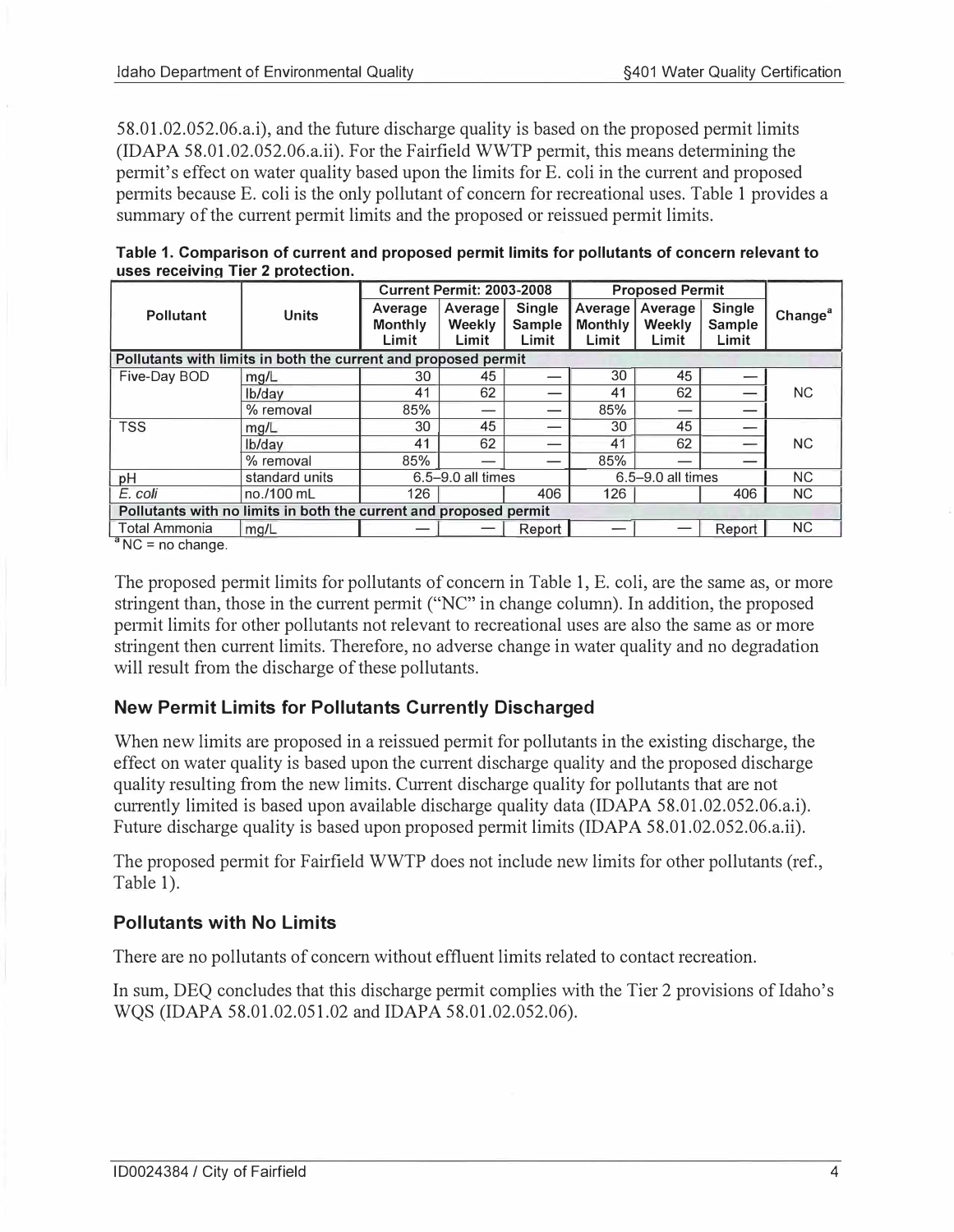# Conditions Necessary to Ensure Compliance with Water Quality Standards or Other Appropriate Water Quality Requirements of State Law

This certification is conditioned upon the requirement that any material modification of the permit or the permitted activities—including without limitation, any modifications of the permit to reflect new or modified TMDLs, wasteload allocations, site-specific criteria, variances, or other new information-shall first be provided to DEQ for review to determine compliance with Idaho WQS and to provide additional certification pursuant to Section 401.

# Right to Appeal Final Certification

The final Section 401 Water Quality Certification may be appealed by submitting a petition to initiate a contested case, pursuant to Idaho Code  $\S 39-107(5)$  and the "Rules of Administrative" Procedure before the Board of Environmental Quality" (IDAPA 58.01.23), within 35 days of the date of the final certification.

balthasar.buhidar@deq.idaho.gov. Questions or comments regarding the actions taken in this certification should be directed to Balthasar Buhidar, Twin Falls Regional Office, (208) 736-2190, and

"DRAFT"

David Anderson Regional Administrator Twin Falls Regional Office